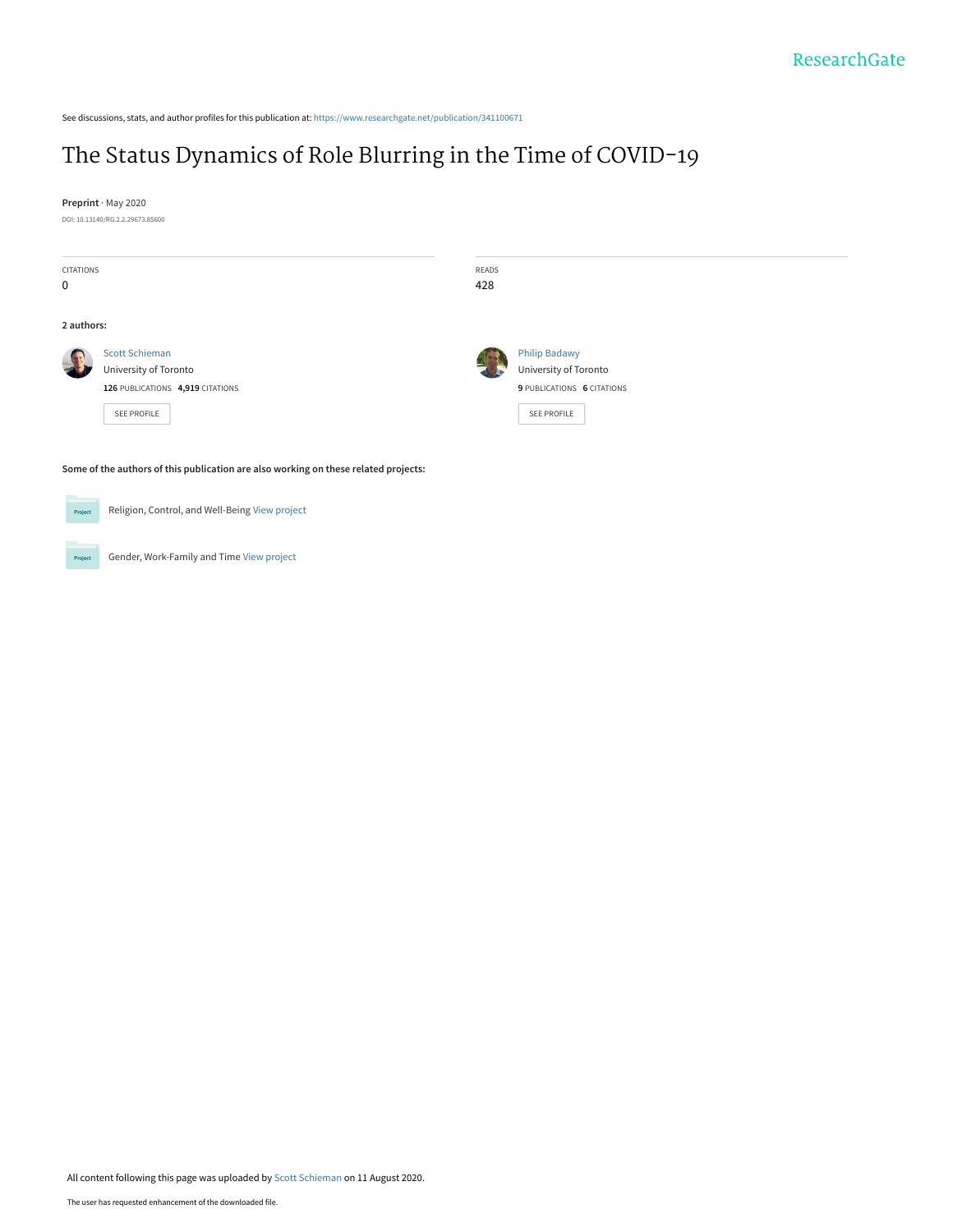**SOCIUS Original Article**

# **The Status Dynamics of Role Blurring in the Time of COVID-19**



#### **Abstract**

Has the coronavirus disease 2019 pandemic altered the status dynamics of role blurring? Although researchers typically investigate its conflictual aspects, the authors assess if the work-home interface might also be a source of status—and the relevance of schedule control in these processes. Analyzing data from nationally representative samples of workers in September 2019 and March 2020, the authors find that role blurring is associated with elevated status, but the onset of coronavirus disease 2019 weakens that effect. Likewise, schedule control enhances the status of role blurring, but its potency is also weakened during the pandemic. These findings align with the suggestion that role blurring signals a commitment to work and adherence to ideal worker norms. However, the pandemic changed that by intensifying role integration and possibly by reducing the degree of agency once associated with role blurring. The loss of choice around role blurring might have also diluted the distinctive status that it once carried.

#### **Keywords**

pandemic, COVID-19, role blurring, subjective social status, schedule control, work-family interface

For many, it has become normative for work to blend into other aspects of their lives. In 1974, when Lewis Coser characterized work as a "greedy institution," he was drawing attention to the fact that work has the capacity to demand undivided time, attention, and effort. Coser articulated those insights well before the rapid transformations associated with communication technologies and their widespread proliferation. In recent decades, we have witnessed an accelerated shift in the ways employers use communication technologies to access and engage their employees and the effects this has on employees' ability to perform work-related tasks remotely (Bittman, Brown, and Wajcman 2009). These transformations, and the flexibility in arrangements they afford, have altered norms and practices related to the boundaries between work and nonwork spheres (MacEachen, Polzer, and Clarke 2008; Olson-Buchanan and Boswell 2006).

With the onset of the coronavirus disease 2019 (COVID-19) pandemic, another major change is under way. In March 2020, as governments implemented virus mitigation strategies (e.g., social distancing), many workers were required to shift to remote work. Regional variations emerged: central Canada closed nonessential work on March 24, the Prairies started closing between March 23 and April 1, the west coast ordered certain types of businesses to close on March 26, Atlantic Canada started closing between March 18 and March 26, and northern Canada began closing on March 18. Collectively, these shifts abruptly reconfigured the boundaries between work and nonwork; more precisely, widespread "stay-at-home" requirements restricted the elements of *nonwork* to a narrower range of the *home* sphere. There is little doubt that the pandemic has reshaped the work-home interface, at least temporarily but potentially for the foreseeable future.<sup>1</sup> For social scientists who study role arrangements and their sometimes complicated coexistence, these rapid transformations present a unique opportunity to develop knowledge about the work-home interface, boundary dynamics, and their repercussions (Cho 2020; Rudolph et al. 2020).

Most research on the work-home interface tends to focus on the potential for inter-role conflict and its consequences for health and emotional well-being (Allen et al. 2000; Powell et al. 2019). A central theme in that narrative involves boundary-spanning demands that activate the integration of behaviors and thoughts associated with work and home roles,

1 University of Toronto, Toronto, ON, Canada

**Corresponding Author:** Scott Schieman, University of Toronto, 725 Spadina Avenue, Toronto, ON M5S 2J4, Canada. Email: [scott.schieman@utoronto.ca](mailto:scott.schieman@utoronto.ca)

Creative Commons Non Commercial CC BY-NC: This article is distributed under the terms of the Creative Commons Attribution-NonCommercial 4.0 License (https://creativecommons.org/licenses/by-nc/4.0/) which permits non-commercial use, reproduction and distribution of the work without further permission provided the original work is attributed as specified on the SAGE and Open Access pages (https://us.sagepub.com/en-us/nam/open-access-at-sage).



Socius: Sociological Research for a Dynamic World Volume 6: 1–14 © The Author(s) 2020 Article reuse guidelines: [sagepub.com/journals-permissions](https://us.sagepub.com/en-us/journals-permissions) https://doi.org/10.1177/2378023120944358 DOI: 10.1177/2378023120944358 [srd.sagepub.com](https://srd.sagepub.com) **SSAGE** 



<sup>&</sup>lt;sup>1</sup>Technology companies such as Twitter, Square, and Facebook recently announced that employees at their companies would be permitted to work from home permanently (Conger 2020).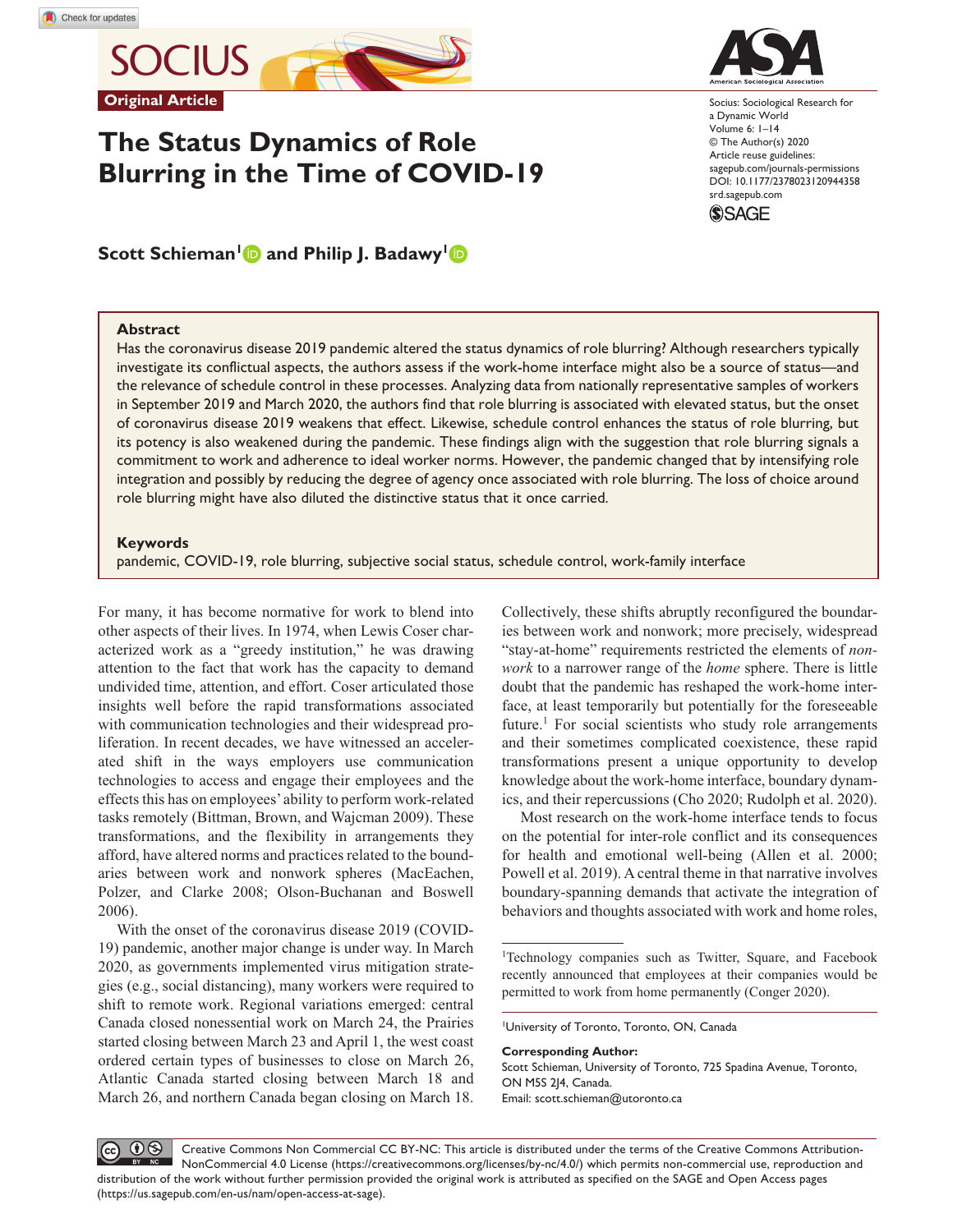what some scholars have called *role blurring* (Glavin and Schieman 2012; Voydanoff 2005). According to Desrochers, Hilton, and Larwood (2005), role blurring is

a subjective, cognitive phenomenon involving perceived integration of work life and home life that is situated in a highly interdependent work-family context such as the simultaneous work and family demands that can be present when people bring their paid work into the home. (p. 449)

From this perspective, we delineate role blurring's characteristic activities and normative expectations as involving the performance of work-related activities at home, attempting to multitask on work and family tasks at the same time while at home, sending or receiving communications about workrelated matters outside of normal working hours, and the requirements for availability after work hours or on weekends to deal with work-related problems (Schieman and Glavin 2008, 2016; Thompson, Beauvais, and Lyness 1999; Voydanoff 2007).

Although the downsides of role blurring for instigating strains in the work-home interface are evident (Glavin, Schieman, and Reid 2011; Voydanoff 2005), little is known about the upsides. Could role blurring be a source of social status? The signaling of work devotion and "ideal worker" traits hints at this possibility (Blair-Loy 2009; Williams 2000). Understanding these upsides could provide insights into why some workers are willing to tolerate or accept the strains associated with role blurring. With these possibilities in mind, our first research question asks, What is the relationship between role blurring and social status? Then, drawing from perspectives that emphasize *control over time* as a jobrelated resource (Kelly and Moen 2007), we ask, Does schedule control moderate the relationship between role blurring and social status? Finally, we situate both of these questions in the broader context of the COVID-19 outbreak, asking, Did the onset of the pandemic alter the status dynamics of role blurring and the moderating potency of schedule control?2 To address these aims, we analyze data from two waves of the Canadian Quality of Work and Economic Life Study (C-QWELS). In September 2019, we collected data from a nationally representative sample of workers to profile the quality of work and economic life, not anticipating a worldwide pandemic. Then, during a pivotal period of farreaching shocks to work and the economy, we repeated the survey in March 2020 with another nationally representative sample.

## **Background**

# *The Relationship between Role Blurring and Social Status*

To assess the link between role blurring and social status, we focus on self-perceived relative standing in society, commonly referred to as *subjective social status* (SSS). According to Andersson (2018), "SSS holds great promise as a streamlined and effective measure of social status" (p. 622). Studies typically depict SSS as a ladder with 10 rungs that range from the lowest (1) to highest (10) level of social status (Adler et al. 2000; Cundiff et al. 2013). Scholars across different disciplines have typically analyzed SSS in their efforts to understand social patterns of health and well-being and whether SSS helps explain the health effects of objective socioeconomic status (SES) indicators such as education, occupation, and income (Adler et al. 2008; Demakakos et al. 2008; Ghaed and Gallo 2007; Scott et al. 2014; Singh-Manoux et al. 2005). It is important to study SSS, even during a worldwide pandemic, because research has linked it to health outcomes such as depression, self-rated health, obesity, and other biological risk factors (Adler et al., 2000, 2008; Demakakos et al. 2008; Goodman et al. 2001, 2003; Schnittker and McLeod 2005). Moreover, SSS is associated with these detrimental outcomes over and above more objective indicators of SES such as income, education, and occupation. Adler et al. (2008) articulated additional justification for the social scientific attention to SSS:

Objective SES measures have substantial "noise." Because of sensitivities, income is often assessed in broad categories. Unless accompanied by measures of wealth, it may not capture people's true economic resources. Occupation is complex; there is no consensually agreed-upon classification of jobs and characterizations of a given occupation may not reflect the conditions of a specific job. Educational attainment is relatively clear but limited since it does not take into account quality of the education. When making SSS ratings, individuals may factor in these other considerations. (p. 1036)

As described below, our analyses net out these conventional SES determinants of SSS to isolate the potential influence of role blurring. We then test competing hypotheses about the *downsides* and *upsides* of role blurring and what they predict about the link between role blurring and SSS.

<sup>&</sup>lt;sup>2</sup>We acknowledge a point raised by a reviewer about the sensitivities around studying work-family implications of COVID-19. The reviewer suggested that in the context of a worldwide pandemic, questions about role blurring and social status might be relatively low on the hierarchy of topics that deserve study. We recognize the tremendous suffering brought on by the pandemic, with a range of stressors such as job and income loss, social isolation and loneliness, and other social and economic strains. The broader Canadian Quality of Work and Economic Life Study is addressing these challenges as well. At the same time, it is also important to understand how social status and the factors associated with it might have changed, especially given its relevance for health and well-being (Adler et al. 2008). Although many individuals have encountered possibly more severe stressors, many are also adjusting to workfamily role challenges (Rudolph et al. 2020). We suspect that these challenges will endure and likely evolve during months and years after the pandemic.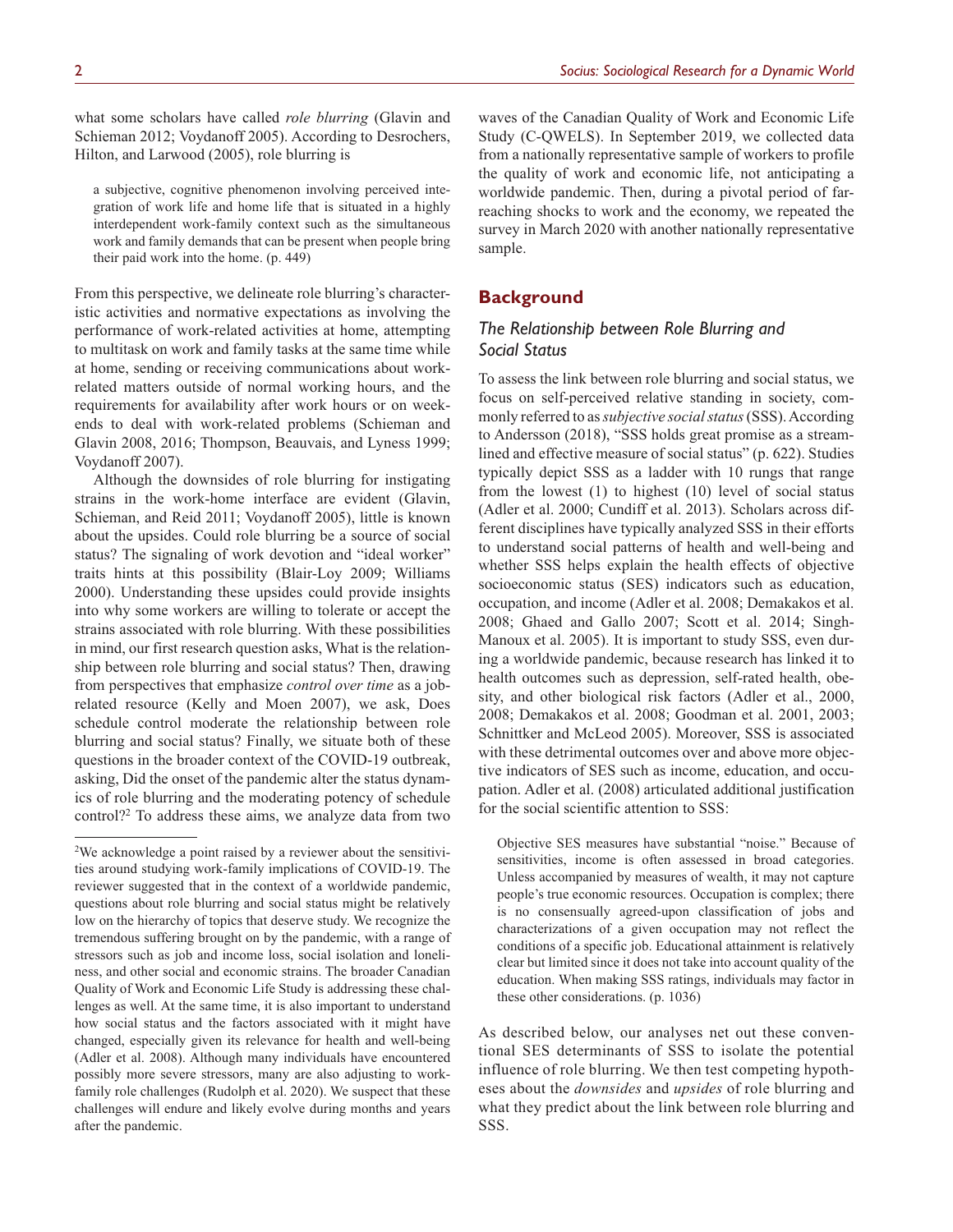*The Downsides of Role Blurring Hypothesis.* The main argument behind the prediction that role blurring should be associated with lower SSS emphasizes its *demand* elements. These dynamics represent the channeling of excessive workload that require extra commitments of time and energy, and these potentially undermine recovery efforts and optimal functioning in nonwork roles (Schieman and Glavin 2016; Voydanoff 2005). Occupational health psychologists have long emphasized the unfavorable implications of inadequate recovery from work for a range of outcomes, including selfesteem, role performance, and health (Sonnentag 2001, 2003; Sonnentag and Lischetzke 2018; Sonnentag et al. 2008; Zijlstra and Sonnentag 2006). Commonly expressed aspirations such as "balance" and "fit" echo the challenges individuals encounter in navigating the work-home interface (Allen, Cho, and Meier 2014; Moen 2015).

Border theory's concern with the spatial, temporal, and psychological features of borders and the concept of *permeability* are central for understanding the potential downsides of role blurring (Clark 2000). A highly permeable border suggests that thoughts, expectations, and activities flow more easily across boundaries, and greater integration of work and home roles enables that process (Ashforth, Kreiner, and Fugate 2000; Voydanoff 2005). The proliferation of communication technologies has enhanced opportunities for role integration and facilitated the flow of boundary-spanning demands (Bittman et al. 2009; Chesley, Moen, and Shore 2003; Glavin and Schieman 2012; Voydanoff 2005). As Duxbury et al. (2007) described it, these represent "workextending technologies" that, on one hand, might increase flexibility and the completion of remote work, but also elevates the risk for unending efforts that extend beyond the spatial, temporal, or psychological boundaries of work (Boswell and Olson-Buchanan 2007; Chesley 2014; Kelliher and Anderson 2010; Kossek and Lambert 2005; Matusik and Mickel 2011). Work-extending technologies take role integration and permeability to a new level by creating space for extrarole performance and the time commitments it entails (Chesley 2014; Duxbury, Lyons, and Higgins 2008; Matusik and Mickel 2011). The constant connectivity and availability that is emblematic of role blurring undercuts recovery (Sonnentag 2018). Collectively, these demand-laden dynamics might weaken one's effectiveness in maintaining focused or undisrupted role performance that, in turn, diminishes one's sense of social status. Some aspect of this diminished social status might be channeled through the process of reflected appraisals in which one's role performance is perceived to be diminished (Asencio 2013). Less favorable reflected appraisals might diminish self-appraisals (e.g., lowered self-esteem) that undermine SSS (Jaret, Reitzes, and Shapkina 2005; Shrauger and Schoeneman 1979).

*The Upsides of Role Blurring Hypothesis.* Ideas about the signaling of work devotion provide a rationale for the alternative view of role blurring's link with elevated social status.

These ideas again call attention to the power of reflected appraisals (Carter and Fuller 2016), underscoring what role blurring might signal to others and the self: a commitment to work and the organization, and an alignment with ideal worker norms (Acker 1990; Blair-Loy 2009; Moen and Roehling 2005; Williams 2000). Blair-Loy's (2003) ideas about the "work devotion schema" are apt, particularly cultural narratives about demanding work that compel allembracing engagement; these contain powerful moral and affective motivations. A similar theme runs through Hochschild's (1997) discoveries about the norm that "time spent on the job is an indicator of commitment" (p. 19). Role blurring activities represent "time spent on the job," but it occurs outside of the usual spatial, temporal, and psychological parameters of the workplace.

Harkening back to Coser (1974), one can imagine "greedy" organizational imperatives behind role blurring activities and expectations. At the same time, work is a salient source of identity and values for many individuals, and this has implications for the *agency* behind dedicated effort and devoted service to the organization (Wharton and Blair-Loy 2002, 2006). Hochschild (1997) also emphasized this personal agency, noting that workers themselves can be "architects" of their own role enactments. This implies, for example, that individuals might choose to multitask on work and family tasks at the same time while at home, that individuals choose to send work-related e-mails after hours, and that individuals choose to be available after hours and on weekends in case a work-related problem arises. Some scholars have identified the status signals embedded in these actions. As Boswell and Olson-Buchanan (2007) observed, "staying connected after hours may be seen as a means to get ahead in the organization and profession more generally" (p. 595). Likewise, Williams, Blair-Loy, and Berdahl (2013) detected the status boost of work "beyond the clock":

Work devotion both justifies and fuels very long work hours (Jacobs & Gerson, 2004). Whereas in the past leisure signaled elite status ("bankers' hours"), today elite status is signaled by long hours of high-intensity work. Thus, work devotion becomes a "class act"—a way of signaling elite status (Williams, 2010, p. 6). Thus a "real professional" stays of his own volition until the job is done, in contrast to someone who just "punches the clock." (p. 213)

Blair-Loy (2003) described elements of the work devotion schema that might represent aspects of status, such as an "adrenaline high" that comes with the trials and responsibilities of high-intensity work and the significant social relationships embedded in higher status roles. In turn, long hours and intense demands promote role blurring (Glavin and Schieman 2012; Schieman and Glavin 2008, 2016; Voydanoff 2005). In the effort to adhere to ideal worker norms, some might accept or even embrace the unwieldiness of job demands, thereby lending legitimacy to role blurring. This suggests a powerful ethic behind extrarole time and effort in exchange for the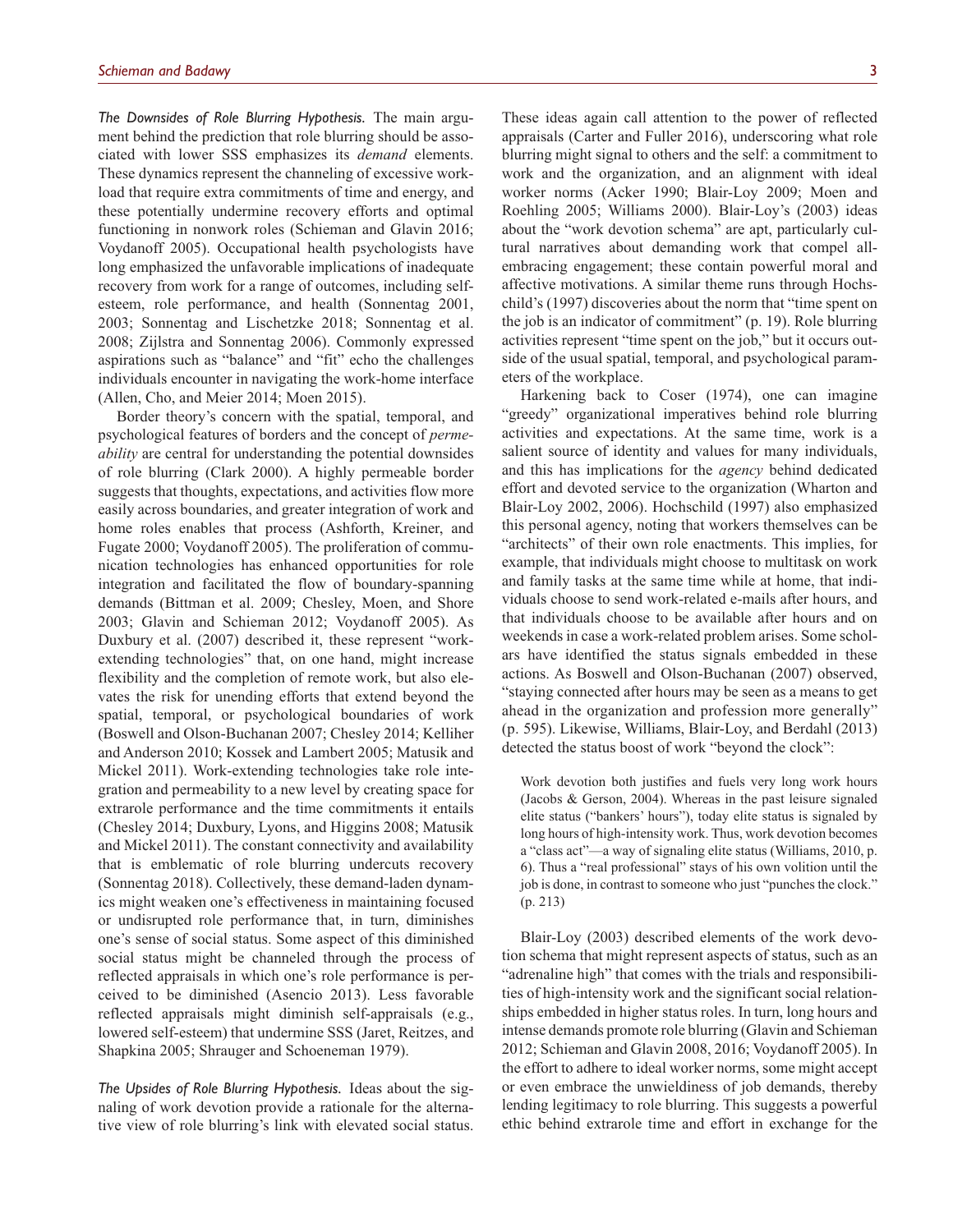rewards of greater status (Blair-Loy 2003; Wharton, Chivers, and Blair-Loy 2008). To the extent that role blurring reflects these elements of work devotion and ideal worker norms, as well as a sense of agency, we would expect it to be associated with higher SSS, even after statistically netting out other aspects of SES and job qualities that typically also signify work devotion and effort.

# *The Status Dynamics of Role Blurring in the Time of COVID-19*

In March 2020, as the response to the COVID-19 pandemic accelerated, governments implemented sweeping virus mitigation strategies. In Canada and countries around the world, many people were required to quickly adapt to remote work. With stay-at-home directives in effect, working at home seemed to become the "new normal." Although this shock has undoubtedly transformed the work-home interface and the boundaries that define them (Cho 2020; Rudolph et al. 2020), we wonder, Did it alter the relationship between role blurring and SSS?

One plausible scenario is that social and economic responses to the COVID-19 pandemic intensified workhome role integration and the permeability that accompanies it, thereby escalating the demand-laden elements or expectations associated with role blurring activities. In the rapid deployment of remote work arrangements, the substance of boundary-spanning demands might have changed. Moreover, as vast swaths of workers began to work at home, role blurring's sudden perceived pervasiveness in the population might have also diluted the distinctive status that it once carried. Before the pandemic, it is plausible that role blurring contained more elements of personal choice and agency. For example, before the pandemic, someone who responded to an e-mail at 9 p.m., beyond the temporal parameters of normal work hours, might have done so out of his or her own volition, in other words, deciding whether to log on and fire off an e-mail about a looming deadline. Such actions potentially signal to supervisors and coworkers that one is highly committed to one's work role. In this regard, some actions associated with role blurring have positive reflected appraisals attached to them; that is, the perception of a status boost in the eyes of others signaled in the performance of workrelated activities "after hours" reinforces and potentially enhances one's own perception of SSS.

By contrast, during the pandemic, the same behavior sending an e-mail at 9 p.m.—might be enacted less out of choice and more because of difficulties completing workrelated tasks during the day because of nonwork responsibilities (e.g., childcare). The after-hours e-mail is the same behavior, but the context has modified the meaning others might give it, and this might alter the value one assigns to it. The same level of role blurring might be perceived differently when individuals have greater or lesser choice surrounding the activities. In one context, multitasking on work

and family tasks might signal one's capacity to "do it all." In another context that diminishes agency, the same kind of multitasking activity might be performed to keep up. Role blurring therefore appears less special, to others and oneself, when an individual is *required* to do it, and this compulsory element might have increased during the implementation of work-from-home directives. Viewed through the lens of reflected appraisals, these processes might ultimately undermine the status points one assigns to the self.

Collectively, these ideas suggest that the onset of COVID-19 will have had a negative moderating effect; once again, however, the manifestation of this particular prediction depends on the observed direction of the main effect: it suggests either a stronger negative relationship between role blurring and SSS (the *intensified downside hypothesis*) or a weaker positive relationship between role blurring and SSS (the *attenuated upside hypothesis*). We test both possibilities and then turn our attention to schedule control as a resource and potential source of status in these processes.

# *The Resource and Status Elements of Schedule Control*

Schedule control is central to any analyses of the work-home interface because it involves the extent to which workers are able to determine the hours they work, ranging from having no control at all to complete control over scheduling (Golden 2001; Kelly and Moen 2007; Schieman and Young 2010). The depiction of schedule control as an effective job-related resource is demonstrated in the organizational intervention research conducted by Kelly, Moen, and their colleagues (Kelly et al. 2014; Kelly, Moen, and Tranby 2011; Moen et al. 2016). The resource view predicts that schedule control should enhance work-home integration, thereby minimizing the disruptiveness of role blurring activities for nonwork roles (Allen et al. 2014; Glavin and Schieman 2012; Schieman, Milkie, and Glavin 2009). Although the direction of moderation foremost depends on the observed direction of the relationship between role blurring and SSS—that is, positive or negative—the resource view suggests that schedule control should either mitigate role blurring's downsides or reinforce its upsides.

Part of the potency affixed to schedule control as a "resource" might also reflect its potentially *independent* association with social status (Keinan, Bellezza, and Paharia 2019). Although higher earnings tend to be the main jobspecific reward commonly linked to higher SSS (Andersson 2018), the latitude and degree of choice provided by schedule control is another plausible source. For example, Voydanoff (2005) identified boundary-spanning resources such as control over the timing of work as an "asset" or structural advantage that facilitates further resource acquisition and enactment. Likewise, Perlow and Kelly (2014) contend that schedule control represents one element of an "accommodation model" in which employers provide it in order to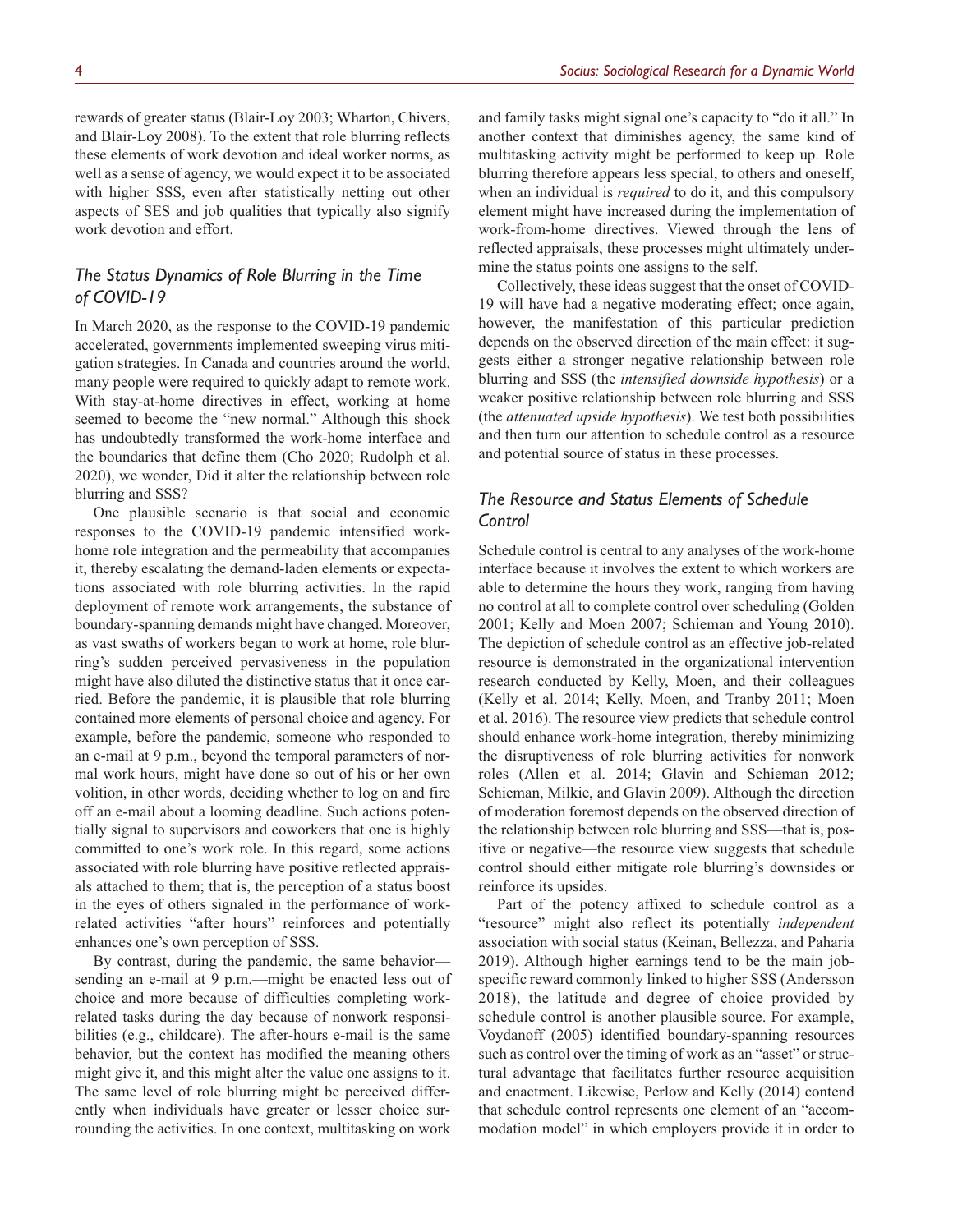enrich employees' capacity to manage demands (Munsch, Ridgeway, and Williams 2014). When organizations provide workers with greater schedule control, it might reflect a strategy to ease competing work and family expectations (Rau and Hyland 2002) and, subsequently, boost workers' productivity, morale, and well-being (Golden 2008; Kelly and Moen 2007).

Collectively, these arguments emphasize the resourceand status-based potency of schedule control, suggesting that it should either mitigate the downsides of role blurring or amplify the upsides of role blurring for SSS. However, the dynamics associated with schedule control must also be considered in the context of the pandemic. If the onset of COVID-19 has increased the demand-laden elements of role blurring, this might have also undermined schedule control's protective efficacy as a resource, or even the status boost it might have provided before the pandemic. With these ideas in mind, we test the *undermined resource hypothesis*, which predicts a weakening in the protective or status-enhancing benefits of schedule control in the relationship between role blurring and SSS during the time of COVID-19.

## **Methods**

### *Sample*

To test our hypotheses, we analyze data from two nationally representative samples of Canadian workers. The first online survey (C-QWELS I) was fielded from September 19 to September 24, 2019 ( $n = 2,524$ ); the second (C-QWELS II) was fielded from March 17 to March 23 (*n* = 2,530). All study participants are members of the Angus Reid Forum (ARF), a built and managed panel of Canadians who have agreed to participate in research. Panel participants are recruited through a variety of online and offline channels, extensively profiled, and measured to ensure accurate representation of the diversity across Canada's adult population [\(http://angusreid.org\)](http://angusreid.org).3 Sample selection for C-QWELS I

and II started with creating a balanced sample matrix of the Canadian population. A randomized sample of ARF members was then selected to match this matrix to ensure a representative sample. The response rates were 42 percent and 43 percent, respectively. We weight all results according to the most current gender, age, education, and region census data to ensure broad representation of working Canadians.

#### *Measures*

*SSS.* SSS was measured using the MacArthur scale of SSS (Adler et al. 2000; Ostrove et al. 2000). Respondents were presented with a ladder and asked to rank themselves in terms of their standing in society; as a result, higher values indicate greater self-assessed social status. The scale ranges from the lowest value (1) to the highest value (10). This measure has a high degree of convergent and discriminant validity (Andersson 2018; Cundiff et al. 2013; Operario, Adler, and Williams 2004).

*Role Blurring.* We measure role blurring with five commonly used items (Glavin and Schieman 2012; Schieman and Glavin 2016; Voydanoff 2005). The first item asks, "How often do you do any paid or unpaid work at home that is part of your job?" Response choices are (1) "never," (2) "a few times a year," (3) "about once a month," (4) "about once a week," (5) "about once a week," (6) "more than once a week," (7) "every day." The second item asks, "How often do coworkers, supervisors, managers, customers, or clients contact you about work-related matters outside of your normal work hours? Include any form of communication like email, text message, phone calls, etc." Response choices are (1) "never," (2) "occasionally," (3) "fairly regularly but less than once a week," (4) "once a week," (5) "several times a week," (6) "once a day," and (7) "many times a day." The third item asks, "How often do you try to 'multitask'—that is, work on job tasks and home tasks at the same time while you are at home?" Response choices are coded (1) "never," (2) "rarely," (3) "sometimes," (4) "often," and  $(5)$  "very often." The fourth and fifth items ask the level of agreement or disagreement with the following: "Employees where I work are often expected to take work home during nonwork hours and/or nonwork days" and "I need to be available after work hours or on weekends in case a problem at work comes up." Response choices are (1) "strongly disagree," (2) "somewhat disagree," (3) "somewhat agree," and (4) "strongly agree." We standardized these items because of their different response choices and averaged them to create the role blurring index (C-QWELS I  $\alpha$  = .83, C-QWELS II  $\alpha = .80$ ). Confirmatory factory analyses indicate that all five of these items load highly on one underlying construct that represents role blurring, and importantly, these factor loadings are highly similar for both the September 2019 and March 2020 surveys (see the Appendix). The eigenvalue for the first factor in the C-QWELS I is 3.04, with the second being considerably lower at .62; likewise, the eigenvalue for

<sup>&</sup>lt;sup>3</sup>The ARF recruits using a widespread invitation approach and a double opt-in screening procedure across a variety of channels. This approach ensures an appropriate demographic balance that captures the diversity across all subsegments of the population. These online community panels are maintained through advanced sampling techniques and frequent verifications of personal identity, contact information, and demographic characteristics. Relying on a combination of sampling regions on the basis of configurations of electoral districts and past voting trends, the ARF reflects the general population by continually verifying and recruiting so that the sociodemographic characteristics of each sampling region match actual subpopulations according to both the census and electoral data. The ARF contains enough people in each major demographic group to draw randomized samples that represent the population as a whole. To ensure that all online research accurately represents the public in terms of both demographics and attitudes, surveys are based upon representative samples from each panel that are randomized and statistically weighted according to the most current demographic and regional voting data available.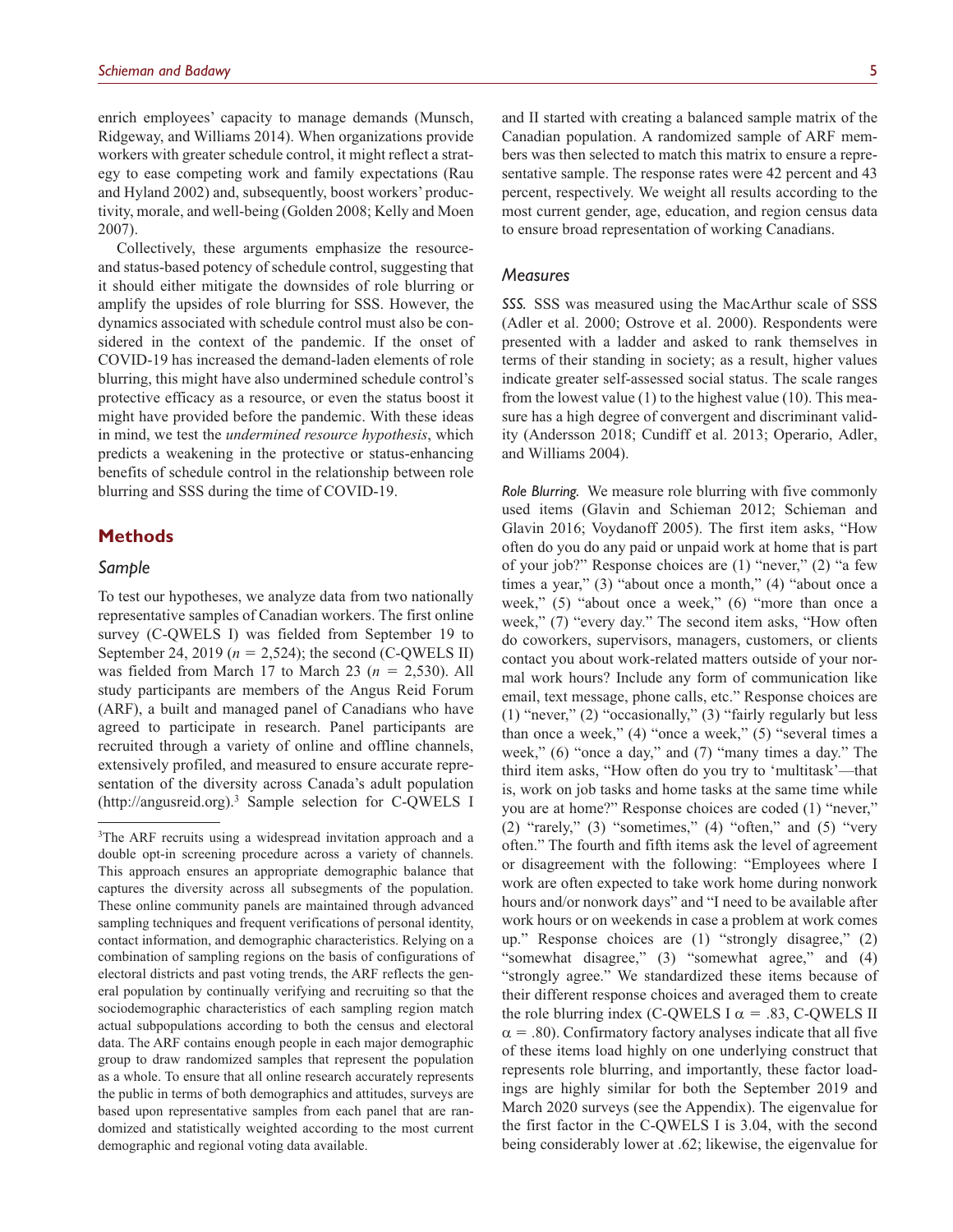the first factor in the C-QWELS II is 2.85, with the second being considerably lower at .70. Overall, these items appear to have strong and consistent psychometric properties across the two study periods.

*Schedule Control.* Two items measure schedule control. The first is "How much control do you have in scheduling your work hours?" Response choices are (1) "none," (2) "very little," (3) "some," (4) "a lot," (5) "complete control." The second asks the extent of agreement or disagreement with the following: "I have the schedule flexibility at work to manage my personal or family responsibilities." Response choices are (1) "strongly disagree," (2) "somewhat disagree," (3) "somewhat agree," and (4) "strongly agree." We standardized the items because of different response choices and averaged them to create the schedule control index.

*Education.* Education is measured using the following question: "What is the highest level of education that you yourself completed?" We compare those with a university undergraduate degree or higher and those with less than a university undergraduate degree.

*Occupation.* We compare individuals in higher administrative, professional, and technical occupations with all others (e.g., sales, service, clerical, skilled labor or production).

*Household Income.* We compare individuals in the modal category, \$50,000 to \$99,999, with individuals in each of the following other categories: under \$25,000, \$25,000 to \$49,999, \$100,000 to \$149,999, \$150,000 to \$199,999, and \$200,000 or more.<sup>4</sup>

*Financial Strain.* We use three items to measure financial strain. The first two items ask the following: "How often in the past year did you have trouble paying the bills?" and "How often in the past year did you not have enough money to buy food, clothes or other things your household needed?" Response choices are (1) "never," (2) "rarely," (3) "sometimes," (4) "often," and (5) "very often." A third item asks, "How do your finances usually work out by the end of the month? Would you say you have . . . not enough to make ends meet [coded 5], barely enough to get by [coded 4], just enough to make ends meet [coded 3], a little money left over [coded 2], or a lot of money left over [coded 1]?" We averaged these items to create the index ( $\alpha = .85$ ).

*Job Pressure.* We ask three questions that refer to the last three months: "How often did you feel overwhelmed by how much you had to do at work?" "How often did you have to work on too many tasks at the same time?" and "How often did the demands of your job exceed the time you have to do

the work? Response choices are (1) "never," (2) "rarely," (3) "sometimes," (4) "often," and (5) "very often." We averaged the items to create the index ( $\alpha = .88$ ).

*Job Challenge.* We ask level of agreement or disagreement with the following items: "My job requires that I keep learning new things," "My job requires that I be creative," "My job allows me to develop my skills and abilities," and "I get to do a lot of different things on my job." Response choices are (1) "strongly disagree," (2) "somewhat disagree," (3) "somewhat agree," and (4) "strongly agree." We averaged responses to create the job challenge index ( $\alpha = .78$ ).

*Job Insecurity.* We measure job insecurity using the following: "How likely is it that during the next one to two years you will lose your present job and have to look for a job with another employer or find a different line of work?" We compared those who reported "not at all likely" or "not too likely" with those who reported "somewhat likely" or "very likely."

*Work Hours.* We asked the following: "How many hours do you usually work in a typical week at your job?" Response choices are coded in these groups: (1) fewer than 20 hours, (2) 20 to 29 hours, (3) 30 to 39 hours, (4) 40 to 49 hours, (5) 50 to 59 hours, and (6) 60 or more hours.

*Employment Type.* We compare workers in private for-profit businesses (reference) with those in three other categories: government, nonprofit organization, and self-employed or business owners.

*Sociodemographic Variables.* All analyses statistically adjust for gender, age, visible minority status, marital status, the number of children younger than 18 residing in the household, and region of residence. We control for these sociodemographic variables and occupation- and work-related variables listed above because of their potential influences on the focal measures being evaluated here. Given their potential links to SSS (Adler et al. 2000, 2008; Andersson 2018), it is important to net out the effects of these other factors in order to isolate the focal relationship between role blurring and SSS and any potential moderating effects of schedule control. Table 1 reports the weighted sample characteristics for both the C-QWELS I and II surveys, revealing an overall high degree of similarity between these two samples on focal variables and sociodemographic measures.

#### *Analytic Plan*

In analyses that pool both C-QWELS I and II data, we use ordinary least squares regression techniques to test our hypotheses. In the base model, we regress SSS on role blurring and schedule control, with all control variables. To test if the association between role blurring and SSS differs between

<sup>4</sup> We include a category for "don't know" or "prefer not to say" in the models (9 percent).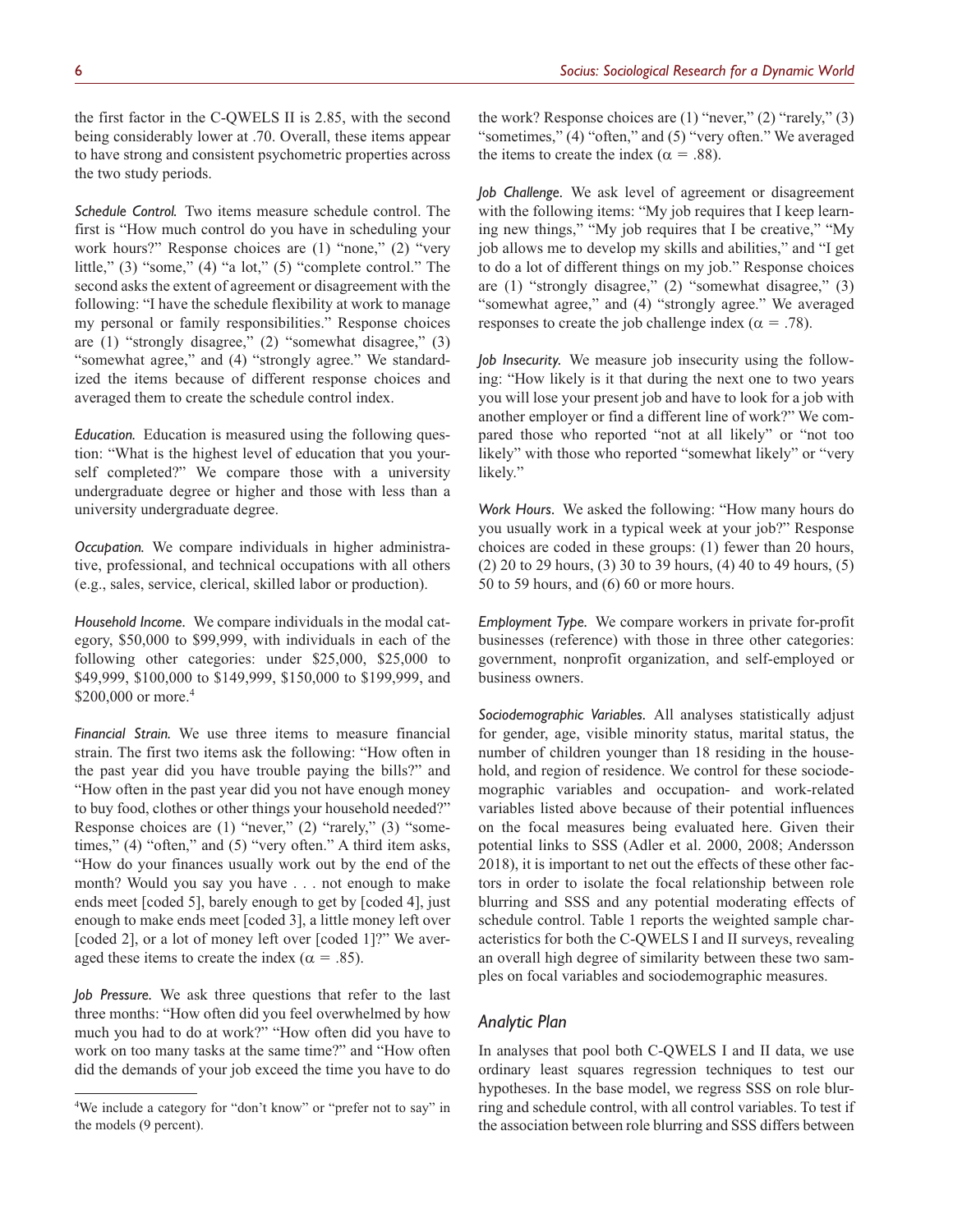|  |  | Table 1. Weighted Descriptive Statistics for Study Variables. |  |  |  |
|--|--|---------------------------------------------------------------|--|--|--|
|--|--|---------------------------------------------------------------|--|--|--|

|                              | C-QWELS I (September 2019) |      |                    | C-QWELS II (March 2020) |  |
|------------------------------|----------------------------|------|--------------------|-------------------------|--|
|                              | Mean or Proportion         | SD   | Mean or Proportion | SD                      |  |
| Subjective social status     | 5.79                       | 1.66 | 5.69               | 1.65                    |  |
| Role blurring                | $-0.01$                    | .78  | $-0.01$            | .75                     |  |
| Schedule control             | .01                        | .88  | .01                | .88                     |  |
| Bachelor's degree or higher  | .47                        |      | .43                |                         |  |
| Household income             |                            |      |                    |                         |  |
| $<$ \$25,000                 | .06                        |      | .08                |                         |  |
| \$25,000-\$49,999            | .15                        |      | .14                |                         |  |
| \$50,000-\$99,999            | .30                        |      | .30                |                         |  |
| \$100,000-\$149,999          | .22                        |      | .22                |                         |  |
| \$150,000-\$200,000          | .10                        |      | .10                |                         |  |
| $>\$200,000$                 | .07                        |      | .06                |                         |  |
| Professional                 | .39                        |      | .39                |                         |  |
| Employment type              |                            |      |                    |                         |  |
| Government                   | .30                        |      | .26                |                         |  |
| Private for-profit           | .47                        |      | .48                |                         |  |
| Nonprofit                    | .10                        |      | .10                |                         |  |
| Self-employed/business owner | .13                        |      | .16                |                         |  |
| Job pressure                 | 3.20                       | 1.09 | 3.16               | 1.06                    |  |
| Job challenge                | 3.01                       | .72  | 3.06               | .71                     |  |
| High job insecurity          | .209                       |      | .249               |                         |  |
| Work hours                   |                            |      |                    |                         |  |
| $<$ 20                       | .08                        |      | .13                |                         |  |
| $20 - 29$                    | .10                        |      | .10                |                         |  |
| $30 - 39$                    | .33                        |      | .31                |                         |  |
| $40 - 49$                    | .35                        |      | .34                |                         |  |
| $50 - 59$                    | .08                        |      | .07                |                         |  |
| $\geq 60$                    | .06                        |      | .05                |                         |  |
| Gender                       |                            |      |                    |                         |  |
| Female                       | .48                        |      | .48                |                         |  |
| Male                         | .51                        |      | .51                |                         |  |
| Nonbinary                    | .01                        |      | 10.                |                         |  |
| Age                          | 42.08                      | 13.9 | 42.08              | 13.9                    |  |
| Visible minority             | .14                        |      | .14                |                         |  |
| Marital status               |                            |      |                    |                         |  |
| Single, never married        | .26                        |      | .26                |                         |  |
| Married                      | 59                         |      | 59                 |                         |  |
| Living with partner          | .05                        |      | .05                |                         |  |
| Separated                    | .03                        |      | .03                |                         |  |
| Divorced                     | .06                        |      | .06                |                         |  |
| Widowed                      | $10.$                      |      | $10.$              |                         |  |
| Number of children           | .32                        | .47  | .38                | .49                     |  |
| Financial strain             | 2.29                       | 1.05 | 2.29               | 1.03                    |  |
|                              |                            |      |                    |                         |  |

Note: C-QWELS = Canadian Quality of Work and Economic Life Study.

the September sample (before COVID-19) and the March sample (onset of COVID-19), we test an interaction between role blurring and a variable we call "COVID-19 onset" for short. We repeat this same step for the interaction between schedule control and COVID-19 onset. Then, we test a twoway interaction between role blurring and schedule control to evaluate if schedule control moderates the relationship

between role blurring and SSS. Finally, we test a three-way term—role blurring  $\times$  schedule control  $\times$  COVID-19—to evaluate if the onset of COVID-19 changed the nature of any observed moderating effect of schedule control in the relationship between role blurring and SSS. Along with a range of sociodemographic variables (e.g., gender, age, marital status), all models control for education, income, and occupation and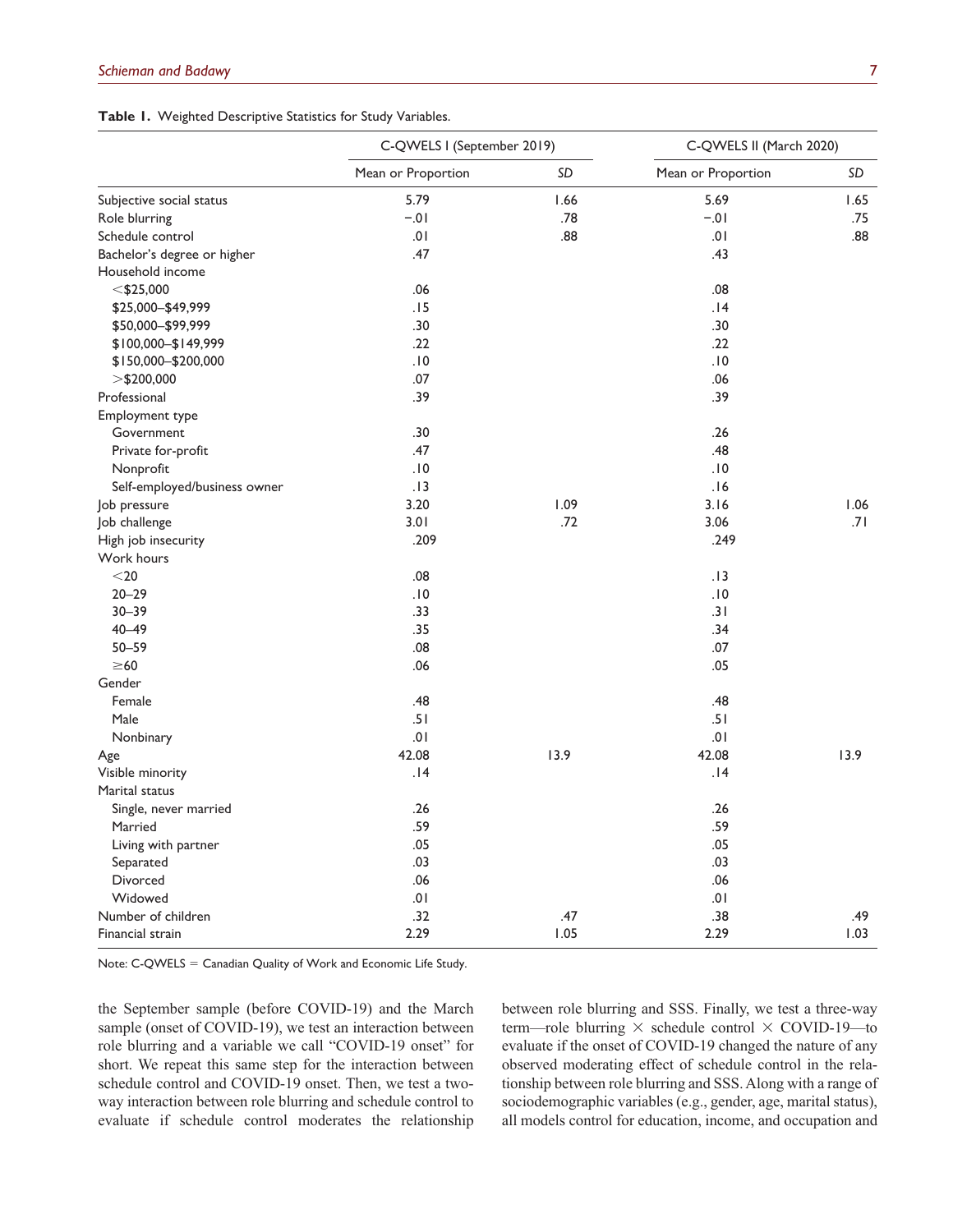|                                                 | Model I            | Model 2           | Model 3           | Model 4            | Model 5            |
|-------------------------------------------------|--------------------|-------------------|-------------------|--------------------|--------------------|
| COVID-19 onset                                  | $-.059(.041)$      | $-.061(.041)$     | $-.059(.041)$     | $-.054(.041)$      | $-.049(.042)$      |
| Role blurring                                   | $.177***$ (.035)   | $.268***(.045)$   | $.176*** (.035)$  | $.177*** (.035)$   | .252*** (.045)     |
| Schedule control                                | $.156*** (.027)$   | $.154*** (.028)$  | $.230***(.036)$   | $.161*** (.027)$   | .221*** (.037)     |
| Interaction terms                               |                    |                   |                   |                    |                    |
| COVID-19 onset $\times$ role blurring           |                    | $-.184**(.055)$   |                   |                    | $-.152**(.056)$    |
| COVID-19 onset $\times$ schedule control        |                    |                   | $-.150**(.046)$   |                    | $-.125**(.047)$    |
| Role blurring $\times$ schedule control         |                    |                   |                   | $.114*** (.030)$   | $.141***$ (.044)   |
| COVID-19 onset $\times$ role blurring $\times$  |                    |                   |                   |                    | $-.054(.059)$      |
| schedule control                                |                    |                   |                   |                    |                    |
| SES and work-related controls                   |                    |                   |                   |                    |                    |
| Bachelor's degree or higher                     | $.315***$ (.047)   | $.317***$ (.047)  | $.317***$ (.047)  | $.322***(.047)$    | .327*** $(.047)$   |
| Household income (reference: \$50,000-\$99,999) |                    |                   |                   |                    |                    |
| $<$ \$25,000                                    | $-.702*** (.113)$  | $-.704*** (.112)$ | $-.703*** (.112)$ | $-.710*** (.113)$  | $-.713*** (.112)$  |
| \$25,000-\$49,999                               | $-.504***(.070)$   | $-.500***(.070)$  | $-.505***(.070)$  | $-.509***(.070)$   | $-.506***$ (.070)  |
| \$100,000-\$149,999                             | $.352***$ (.056)   | $.353***$ (.056)  | $.351***$ (.056)  | $.347***$ $(.056)$ | $.347***$ $(.056)$ |
| \$150,000 - \$200,000                           | $.714***$ (.069)   | $.715***$ (.069)  | $.713***$ (.069)  | .708*** $(.069)$   | $.707***(.069)$    |
| $>$ \$200.000                                   | $1.102***$ (.097)  | $1.108***$ (.097) | $1.101***$ (.097) | $1.092***$ (.097)  | $1.097***$ (.096)  |
| Professional                                    | $.327***$ (.050)   | $.321*** (.050)$  | $.321*** (.050)$  | $.333***$ (.050)   | $.322***$ (.050)   |
| Employment type (reference: for-profit)         |                    |                   |                   |                    |                    |
| Government                                      | $.197***$ $(.052)$ | $.197*** (.052)$  | $.195*** (.052)$  | $.211***(.052)$    | .210*** (.052)     |
| Nonprofit                                       | .010(.073)         | .010(.073)        | .012(.073)        | .015(.073)         | .018(.073)         |
| Self-employed/business owner                    | $-.097(.075)$      | $-.092(.075)$     | $-.088(.075)$     | $-.128(.076)$      | $-116(0.076)$      |
| Job pressure                                    | $-.062**(.023)$    | $-.064**(.023)$   | $-.062**(.023)$   | $-.060**(.023)$    | $-.061**(.023)$    |
| Job challenge                                   | $.072*(.035)$      | $.073*(.035)$     | $.070*(.035)$     | $.075*$ $(.035)$   | $.075*$ $(.035)$   |
| High job insecurity                             | $-.156**(.054)$    | $-.155***(.054)$  | $-.157**(.054)$   | $-.155***(.054)$   | $-.154**(.054)$    |

**Table 2.** Regression Estimates Predicting Subjective Social Status (*n* = 5,018).

*Note*: Unstandardized regression coefficients with standard errors shown in parentheses. Models include all control variables (excluded for the sake of space but available upon request). COVID-19 = coronavirus disease 2019.

 $*_{p}$  < .05.  $*_{p}$  < .01.  $*_{p}$  < .001.

a set of work-related conditions such as job pressure, job challenge, insecurity, work hours, and financial strain. These statistical adjustments are important because SES and selected work-related conditions are also likely to be associated with levels of role blurring (Glavin and Schieman 2012) and SSS (Andersson 2018). By netting out these elements, we are able to more precisely isolate the relationship between role blurring and SSS and then test hypotheses about COVID-19 and schedule control as moderators.

## **Results**

Model 1 of Table 2 shows that both role blurring  $(b = .177,$  $p < .001$  and schedule control ( $b = .156$ ,  $p < .001$ ) are independently associated with elevated levels of SSS. Model 1 adjusts for education, income, and occupation, each of which is also related positively to SSS. Among the work measures, job pressure and insecurity predict lower SSS, job challenge predicts elevated levels, and workers in government jobs have higher SSS than those in private for-profit jobs. Among the other control variables (not shown in the table), working fewer than 20 hours per week is associated with lower levels of SSS, relative to 40 to 49 hours, and those with more financial strain also report lower SSS.

Next, we assess if the onset of COVID-19 moderates the relationship between role blurring and SSS. The findings in model 2 suggest that it does: the coefficient for the interaction between role blurring and COVID-19 onset is negative and statistically significant ( $b = -.184$ ,  $p < .01$ ). This confirms that the relationship between role blurring and SSS differs statistically across the two time points—September 2019 and March 2020 (see Figure 1A)—indicating the weaker effect of role blurring during COVID-19 onset. We find similar patterns for schedule control: in model 3, its interaction with COVID-19 onset is negative and statistically significant  $(b = -150, p < .01)$ , indicating the weaker effect of schedule control during the onset of COVID-19 (see Figure 1B). Overall, across C-QWELS I and II, the coefficients for role blurring's and schedule control's associations with SSS decreased by about 63 percent and 57 percent, respectively.

Next, we ask, Does schedule control moderate the relationship between role blurring and SSS, and if so, does that pattern generalize across C-QWELS I and II? In model 4, the two-way term ( $b = .114$ ,  $p < .001$ ) indicates that role blurring is associated more positively with SSS among those with greater schedule control. However, in model 5, the three-way term indicates that the role blurring–by–schedule control interaction is not statistically different across the two time points. Although we observe an overall weaker association between schedule control and SSS in March, the strength of schedule control's *moderating potency* in the relationship between role blurring and SSS does not differ statistically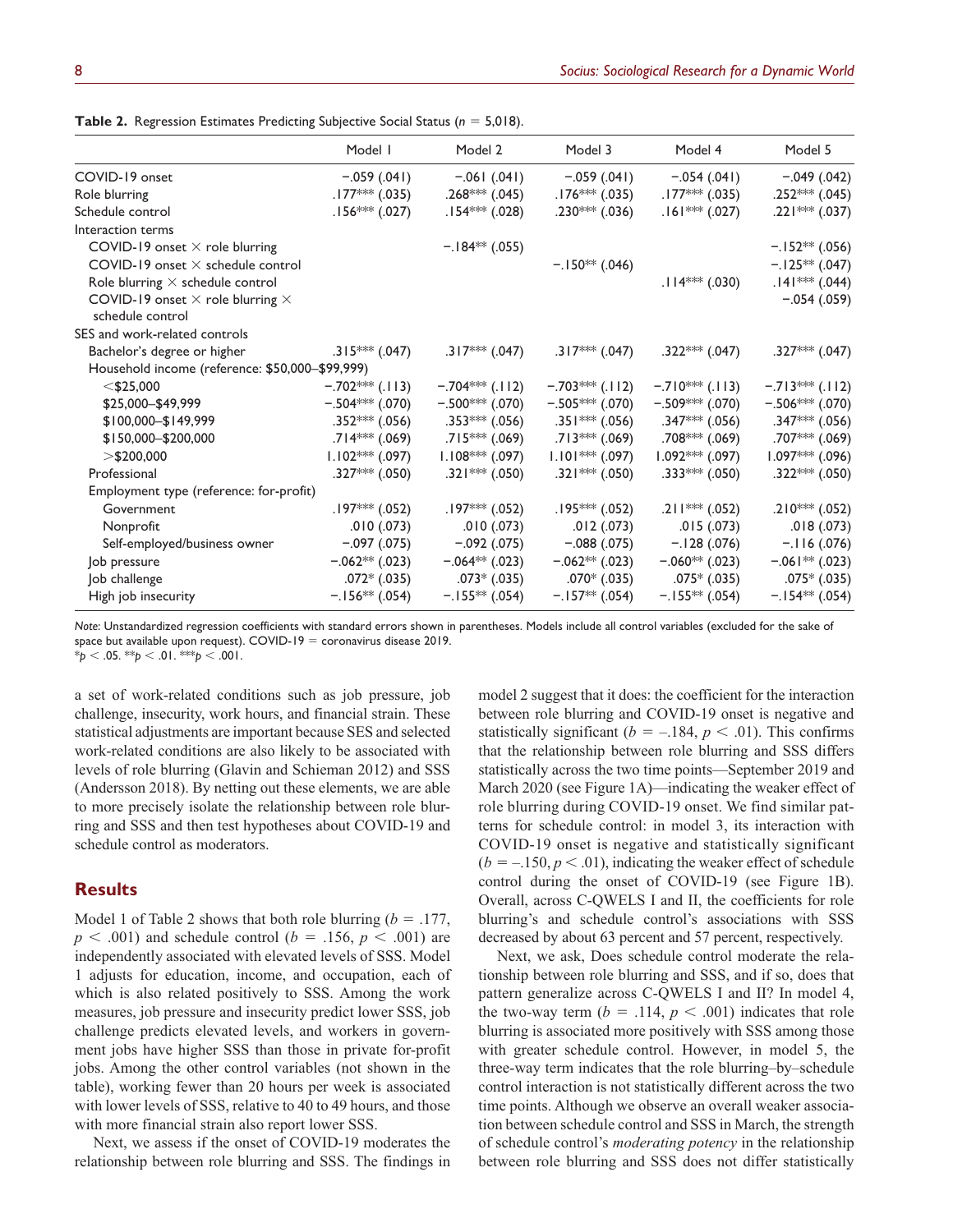

**Figure 1.** Subjective social status by levels of role blurring and schedule control before and during the coronavirus disease 2019 pandemic.

across the time points. The left-hand side of Figure 2 shows that role blurring's positive association with SSS is stronger among individuals who have greater schedule control before the pandemic; however, the right-hand side shows that schedule control's moderating effect is diminished at the onset of COVID-19. Although appearing to differ, a test of the role blurring–by–schedule control interaction shows that it is not statistically different across the time points. These observations are evident even after adjusting for common determinants of SSS such as education, occupation, and income, along with other key work conditions that might also be influential.<sup>5</sup>

## **Discussion**

Sociological curiosity about role constellations and their potential internal tensions speaks to broader themes in the discipline related to social stratification, inequality, and status. The intersection of roles, especially those in the workhome interface, represents a particularly fertile domain in which to understand the ways that more macro-level social and economic dynamics play out in everyday life. Moreover, as a glaring representation of the power of macro-level changes, the onset of the COVID-19 pandemic and the rapid social and economic changes that followed have provided sociologists with an extraordinary opportunity to develop new knowledge about social role arrangements and integration, beyond the well-established orientations related to role strains and inter-role conflict.

In the present study, we identify discoveries about the ways a key element of the work-home interface, role blurring, enhances SSS. But these upsides are not equally experienced (1) across critical shock periods in the past year and (2) across workers with different levels of control over the timing of their work. First and foremost, we tested competing hypotheses about the association between role blurring and SSS. Our observations confirm the *upsides of role blurring hypothesis*: a positive relationship between role blurring and SSS. This pattern contradicts the demand-laden view of role blurring that is pervasive in the literature and instead more closely aligns with the suggestion that role blurring

<sup>5</sup> A reviewer wondered about differences across social class. First, we confirm that role blurring is more common among upper-middle-class people (i.e., those with more education, professional or managerial occupations, and higher incomes). However, we do not find evidence that levels of role blurring increased between September 2019 and March 2020. Second, SES-based differences in levels of role blurring do not translate into SES-based contingencies in the relationship between role blurring and SSS (or schedule control's moderating effect). Although our analyses adjust for education, occupation, and income, we also tested subgroup analyses for these same SES variables. We found no differences in the interaction between role blurring and onset of COVID-19 by education, occupation, or income; moreover, none of these SES variables influenced the nature of the three-way interaction between role blurring, schedule control, and the onset of COVID-19. All of these additional analyses are available upon request.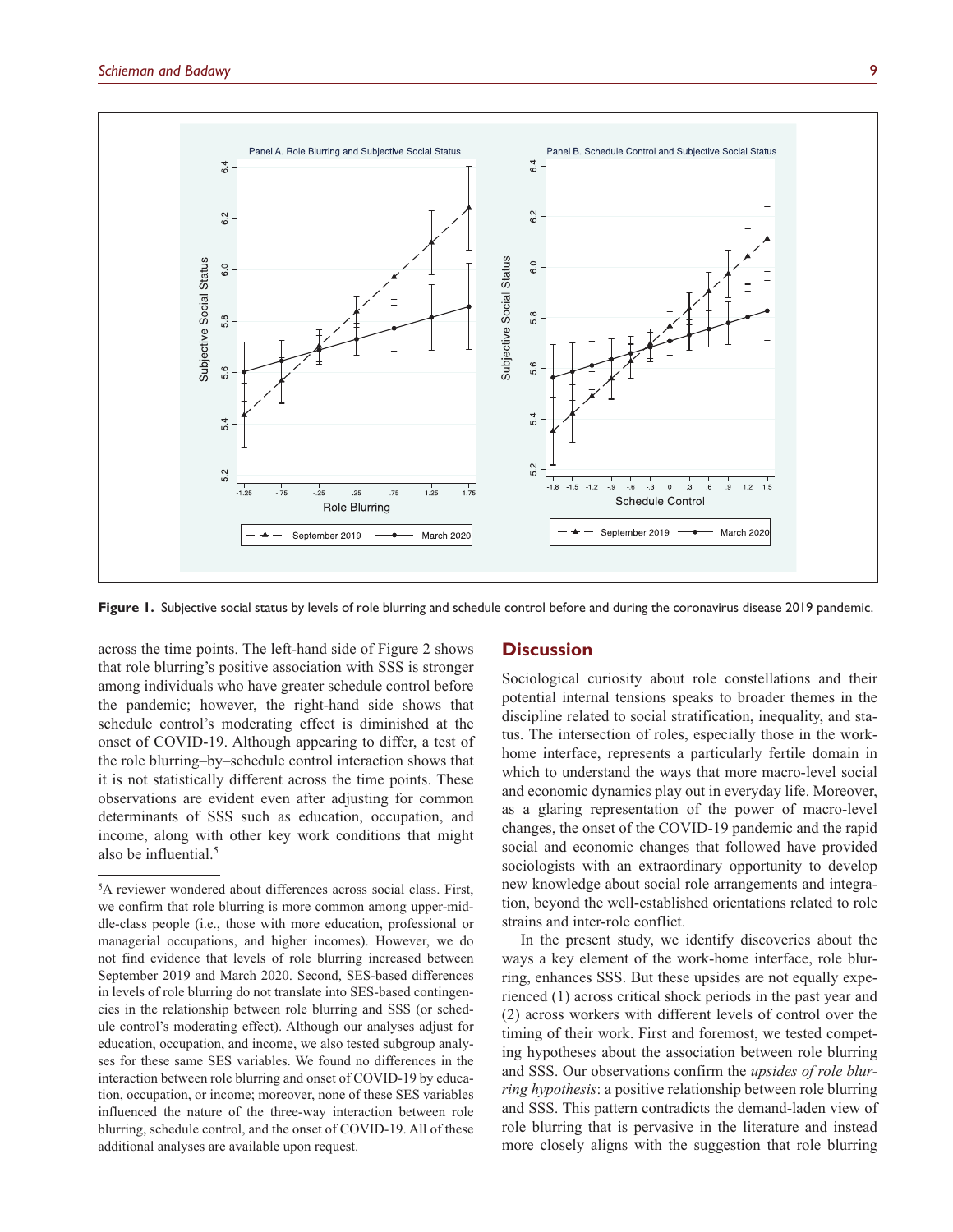

**Figure 2.** The relationship between role blurring and subjective social status by levels of schedule control before and during the onset of coronavirus disease 2019.

signals to the self and others a commitment to work and adherence to ideal worker norms (Acker 1990; Blair-Loy 2009; Hochschild 1997; Moen and Roehling 2005; Williams 2000). To some extent, we might interpret these findings as being consistent with the argument of Williams et al. (2013): the intensity of work that tends to accompany the work devotion schema reflects a "class act" that further reinforces the potent work ethic behind extrarole time and effort, and these extrarole performances are exchanged for the rewards of greater respect and standing in the workplace (Blair-Loy 2003; Boswell and Olson-Buchanan 2007). Through reflected appraisals, these perceptions circle back to shape self-conceptions, including social status.

And yet, despite the clear upsides for social status that seem to be linked to role blurring, the overall picture shifted considerably from September 2019. During mid-March 2020, as the COVID-19 pandemic was ramping up, the nature of role blurring's association with status appears to have changed. We documented that the overall positive association between role blurring and SSS was weakened during the onset of COVID-19. Collectively, these patterns support the *attenuated upsides hypothesis*, suggesting that the qualitative nature of role blurring might have changed in ways that undermine what appeared to be its status-enhancing features, at least before the pandemic. One plausible explanation for these patterns is that the dramatic social and economic shifts increased work-home role integration and permeability,

thereby intensifying the demand-laden features of role blurring and undermining choice and agency in these processes. In the hasty implementation of remote work arrangements, the "adrenaline high" that Blair-Loy (2003) described as linked to the challenges of work devotion might have come to feel more like an overdose. Moreover, with "stay-at-home" requirements in place, and remote work being primarily shifted into the home sphere, the seeming ubiquity of work-home integration might have tempered the distinctive status that role blurring once signaled. Suddenly the spatial, temporal, and psychological boundaries became more integrated—and the accompanying role permeability probably intensified—across a broader swath of workers. For a time at least, high integration and permeability in the work-home interface has seemingly become the new normal for many workers.

Discussions about the potency of schedule control are pervasive in the literature on the work-home interface (e.g., Kelly and Moen 2007; Schieman and Young 2010). Our study contributes to that discussion by finding support for the perspective that schedule control represents a job-related resource and source of social status; in our study, it specifically seems to amplify the status-based benefits of role blurring. We found that the positive relationship between role blurring and SSS was significantly stronger among individuals who possessed higher levels of schedule control. But we also demonstrated two important interrelated patterns: (1) like role blurring, the overall *positive* association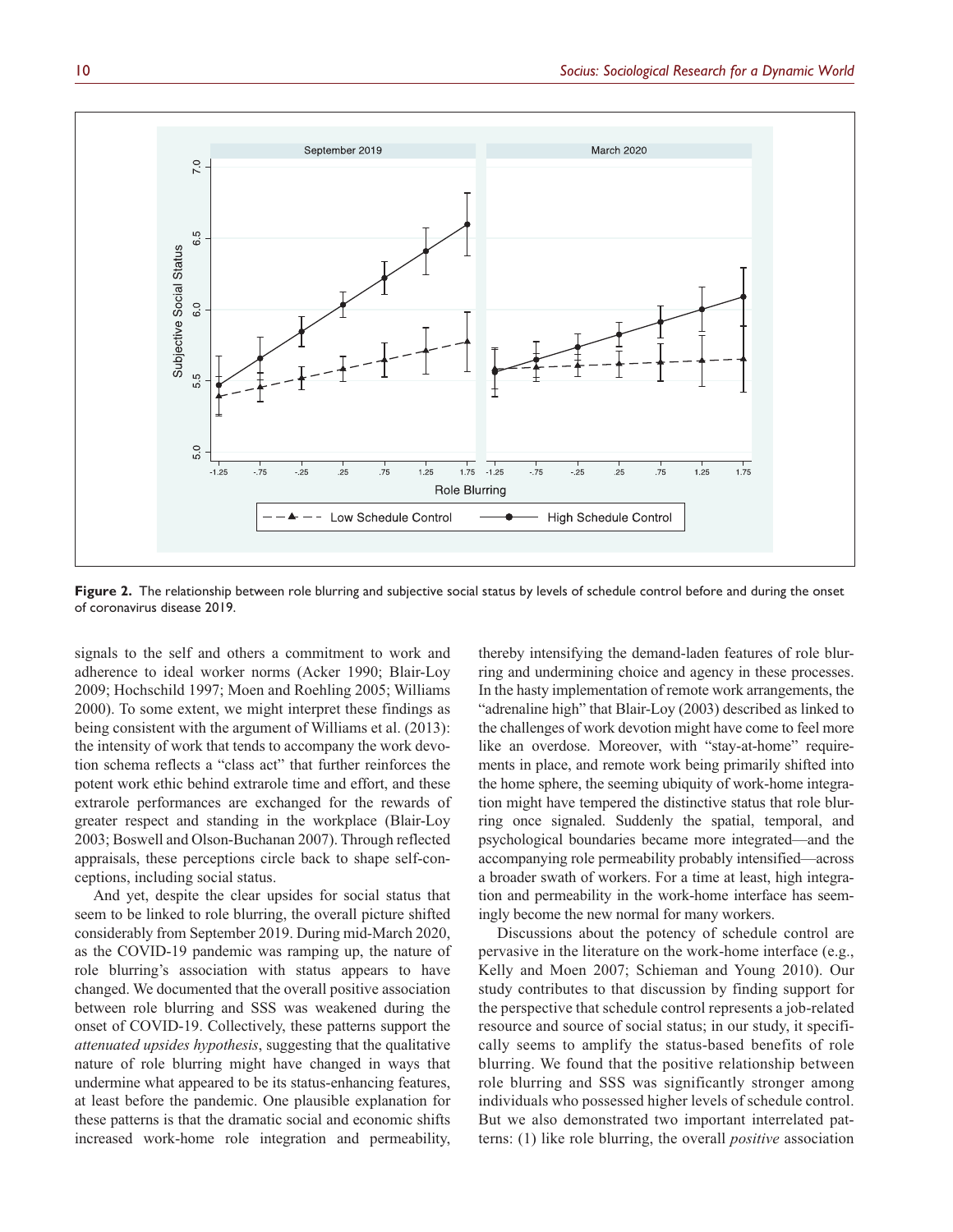between schedule control and SSS weakened during the COVID-19 onset, and (2) while the moderating effect of schedule control in the relationship between role blurring and SSS appears to have somewhat weakened during the early stages of the pandemic, we did not find clear evidence of a statistically significant three-way effect between role blurring and schedule control before and during the onset of COVID-19.

Before we conclude, several study limitations deserve mention. Although our surveys do not directly ask respondents if their work patterns have changed as a consequence of COVID-19 restrictions, our models repeat the same set of work- and job-related questions, and these are included in our models as statistical controls (e.g., work hours, job pressure, challenge). Moreover, we recognize that some workers continued to go to the office, while others continued to work from home. Our measure of role blurring takes these kinds of distinctions into account. In addition, if workers were not yet required to work remotely by the March data collection period, then our findings for the moderating role of the onset of COVID-19 may be on the conservative side. Additional waves of data collection will allow us to more explicitly trace changes in work location. We also acknowledge that many other aspects of work and economic life might have changed as a result of COVID-19. The C-QWELS II survey was purposely fielded early in the pandemic to capture a baseline level of experiences of workers as they stood at the edge of what has since become considerable social and economic transformations.

Some readers might also wonder about the measurement of role blurring. First, the average level of role blurring did not appear to change between September and March surveys, although it might have shifted to a greater degree in the months that followed. However, the average level of change in role blurring is not the focus of our paper; rather, we concentrate on the relationship between role blurring and SSS and (1) whether or not that relationship depends on schedule control and (2) if COVID-19 onset has altered these status dynamics. Although the construct validity of the role blurring measure holds up during the early onset of the COVID-19 pandemic, what does seem to change is the ways role blurring predicts levels of SSS. Moving forward, future inquiry can assess how these status dynamics shift as the restrictions associated with the pandemic persist and then eventually subside—and when they do, if the upsides of role blurring for SSS reemerge.

We also recognize limits to causal claims in this study. Like others, we argue that social role conditions predict levels of SSS, not the reverse. Although the alternative direction is plausible, it is difficult to imagine how one's SSS would cause one's client or customer or boss to send e-mails or call after work hours; likewise, it is less plausible that one's selfplacement on the social ladder predicts how much latitude one has in scheduling one's own work hours. Moreover, it does not seem likely that a desire to claim higher status will inflate the objective level of schedule flexibility to manage

personal or family responsibilities. As with other indicators of SES such as income, we believe that most of the influence in these processes accrues to SSS, not as a result of it. Nonetheless, longitudinal research that traces within-person changes over time is needed to better determine the underlying causal dynamics at play.

Finally, we wish to briefly revisit a comment we made earlier in this article related to the sensitivities in studying work-home issues during a pandemic. A recent piece by Rudolph et al. (2020) explicitly cites "work-family issues" as one of the most relevant topics for research related to the effects of the pandemic. Although we contribute to that effort, we recognize the severe economic and emotional toll of the pandemic for many Canadians, particularly those in vulnerable segments of the population. In this context, the study of role blurring and social status might seem like a trivial focus for research. However, as part of the larger C-QWELS project, we are also addressing a range of issues, including social isolation and loneliness, distress and anger, the sense of injustice about inequalities, feelings of powerlessness and alienation, job loss and insecurity, the loss of income, and so on. In the present article, our focus on role blurring and SSS evolved from our initial interest in work and social status using data from the September sample. We discovered those initial results, and then when the pandemic emerged, we collected the March data for a variety of other objectives, including to study the personal, role, and economic disruptions caused by COVID-19. In the effort to replicate the September patterns, we discovered these patterns with the March data and felt that the findings speak to core work-family issues and social-psychological processes. Questions about the conditions that shape SSS are important because of its influence on health and well-being, above and beyond objective indicators of SES. Collectively, these initial discoveries might be useful for framing patterns of change and role adjustments in the postpandemic period.

To conclude, our findings suggest that both role blurring and schedule control, at least during relatively "normal times," appear to provide a status boost to many Canadian workers, even net of some of the most commonly observed determinants in the prior literature. However, the current times are anything but normal, and we have begun to see some early implications of the all-encompassing social and economic transformations that are currently under way. The documentation of robust patterns in such a short period of 6 months provides a compelling baseline for understanding how this collective societal shock and its aftermath have transformed the effects of role arrangements on SSS. Moving forward, we believe that the addition of qualitative data would further enable us to achieve a more nuanced understanding of the ways different workers have experienced role integration and permeability, how they have adjusted to these new arrangements, and ultimately how these relate to the ways that individuals perceive their own relative standing on the social ladder.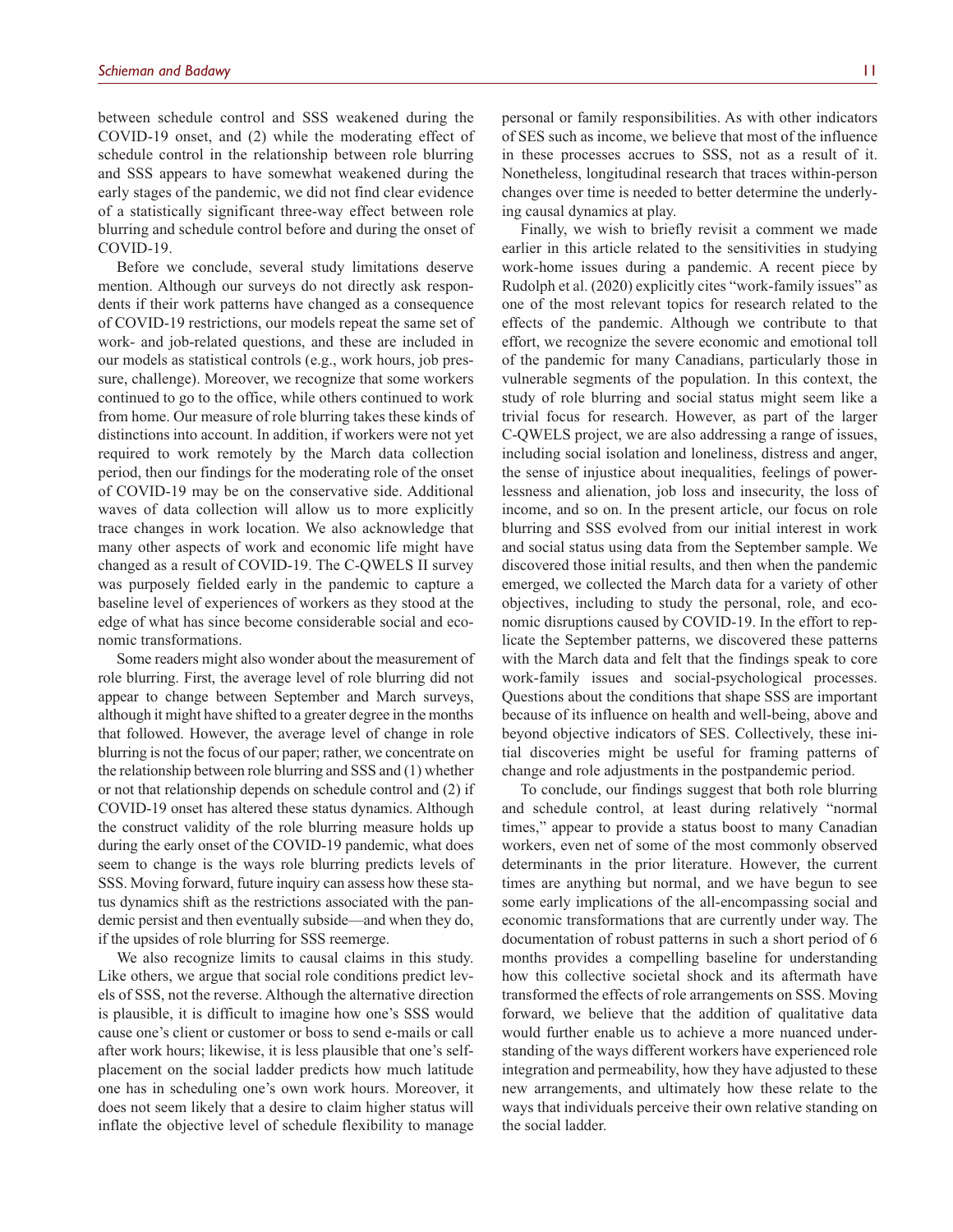|                                                                                                                                                     | C-OWELS I | C-OWELS II |
|-----------------------------------------------------------------------------------------------------------------------------------------------------|-----------|------------|
| "How often do you do any paid or unpaid work at home that is part of your job?"                                                                     | .83       | ا8.        |
| "How often do coworkers, supervisors, managers, customers, or clients contact you about<br>work-related matters outside of your normal work hours?" | .82       | .79        |
| "How often do you try to "multitask"—that is, work on job tasks and home tasks at the same<br>time while you are at home?"                          | ا 8.      | ا8.        |
| "I need to be available after work hours or on weekends in case a problem at work comes up."                                                        | .72       | .68        |
| "Employees where I work are often expected to take work home during nonwork hours and/<br>or nonwork days."                                         | .70       | .68        |

Appendix. Factor Loadings for Role Blurring Items in C-QWELS I and C-QWELS II.

*Note*: All items are standardized because of different response choices.

#### **Funding**

The author(s) disclosed receipt of the following financial support for the research, authorship, and/or publication of this article: Funding from the University of Toronto COVID-19 Action Initiative 2020 and Tri-Council Bridge funding supports this research (Scott Schieman, principal investigator).

#### **ORCID iDs**

Scott Schieman **<https://orcid.org/0000-0003-2882-0417>** Philip J. Badawy **D** <https://orcid.org/0000-0001-8772-7859>

#### **References**

- Acker, Joan. 1990. "Hierarchies, Jobs, Bodies: A Theory of Gendered Organizations." *Gender & Society* 4(2):139–58.
- Adler, Nancy E., Elissa S. Epel, Grace Castellazzo, and Jeanette R. Ickovics. 2000. "Relationship of Subjective and Objective Social Status with Psychological and Physiological Functioning: Preliminary Data in Healthy White Women." *Health Psychology* 19(6):586–92.
- Adler, Nancy E., Archana Singh-Manoux, Joseph Schwartz, Judith Stewart, Karen Matthews, and Michael G. Marmot. 2008. "Social Status and Health: A Comparison of British Civil Servants in Whitehall-II with European- and African-Americans in CARDIA." *Social Science & Medicine* 66(5): 1034–45.
- Allen, Tammy D., David E. L. Herst, Carly S. Bruck, and Martha Sutton. 2000. "Consequences Associated with Work-to-Family Conflict: A Review and Agenda for Future Research." *Journal of Occupational Health Psychology* 5(2): 278–308.
- Allen, Tammy D., Eunae Cho, and Laurenz L. Meier. 2014. "Work-Family Boundary Dynamics." *Annual Review of Organizational Psychology and Organizational Behavior* 1:99–121.
- Andersson, Matthew A. 2018. "An Odd Ladder to Climb: Socioeconomic Differences Across Levels of Subjective Social Status." *Social Indicators Research* 136(2):621–43.
- Asencio, Emily K. 2013. "Self-Esteem, Reflected Appraisals, and Self-Views: Examining Criminal and Worker Identities." *Social Psychology Quarterly* 76(4):291–313.
- Ashforth, Blake E., Glen E. Kreiner, and Mel Fugate. 2000. "All in a Day's Work: Boundaries and Micro Role Transitions." *Academy of Management Review* 25(3):472–491.
- Bittman, Michael, Judith E. Brown, and Judy Wajcman. 2009. "The Mobile Phone, Perpetual Contact and Time Pressure." *Work, Employment and Society* 23(4):673–91.
- Blair-Loy, Mary. 2003. *Competing Devotions: Career and Family among Women Financial Executives*. Cambridge, MA: Harvard University Press.
- Blair-Loy, Mary. 2009. "Work without End? Scheduling Flexibility and Work-to-Family Conflict among Stockbrokers." *Work and Occupations* 36(4):279–317.
- Boswell, Wendy R., and Julie B. Olson-Buchanan. 2007. "The Use of Communication Technologies after Hours: The Role of Work Attitudes and Work-Life Conflict." *Journal of Management* 33(4):592–610.
- Carter, Michael J., and Celene Fuller. 2016. "Symbols, Meaning, and Action: The Past, Present, and Future of Symbolic Interactionism." *Current Sociology Review* 64(6):931–61.
- Chesley, Noelle. 2014. "Information and Communication Technology Use, Work Intensification and Employee Strain and Distress." *Work, Employment and Society* 28(4):589–610.
- Chesley, Noelle, Phyllis Moen, and Richard P. Shore. 2003. "The New Technology Climate." Pp 220–41 in *It's about Time: Couples and Careers*, edited by Phyllis Moen. Ithaca, NY: Cornell University Press.
- Cho, Eunae. 2020. "Examining Boundaries to Understand the Impact of COVID-19 on Vocational Behaviors." *Journal of Vocational Behavior* 119:103437.
- Clark, Sue C. 2000. "Work/Family Border Theory: A New Theory of Work/Family Balance." *Human Relations* 53(6):747–70.
- Conger, Kate. 2020. "Facebook Starts Planning for Permanent Remote Workers." *The New York Times*, May 21. Retrieved May 30, 2020. [https://www.nytimes.com/2020/05/21/technol](https://www.nytimes.com/2020/05/21/technology/facebook-remote-work-coronavirus.html)[ogy/facebook-remote-work-coronavirus.html](https://www.nytimes.com/2020/05/21/technology/facebook-remote-work-coronavirus.html).
- Coser, Lewis. 1974. *Greedy Institutions*. New York: Free Press.
- Cundiff, Jenny M., Timothy W. Smith, Bert N. Uchino, and Cynthia A. Berg. 2013. "Subjective Social Status: Construct Validity and Associations with Psychosocial Vulnerability and Self-Rated Health." *International Journal of Behavioral Medicine* 20(1):148–58.
- Demakakos, Panayotes, James Nazroo, Elizabeth Breeze, and Michael Marmot. 2008. "Socioeconomic Status and Health: The Role of Subjective Social Status." *Social Science & Medicine* 67(2):330–40.
- Desrochers, Stephan, Jeanne M. Hilton, and Laurie Larwood. 2005. "Preliminary Validation of the Work-Family Integration-Blurring Scale." *Journal of Family Issues* 26(4):442–66.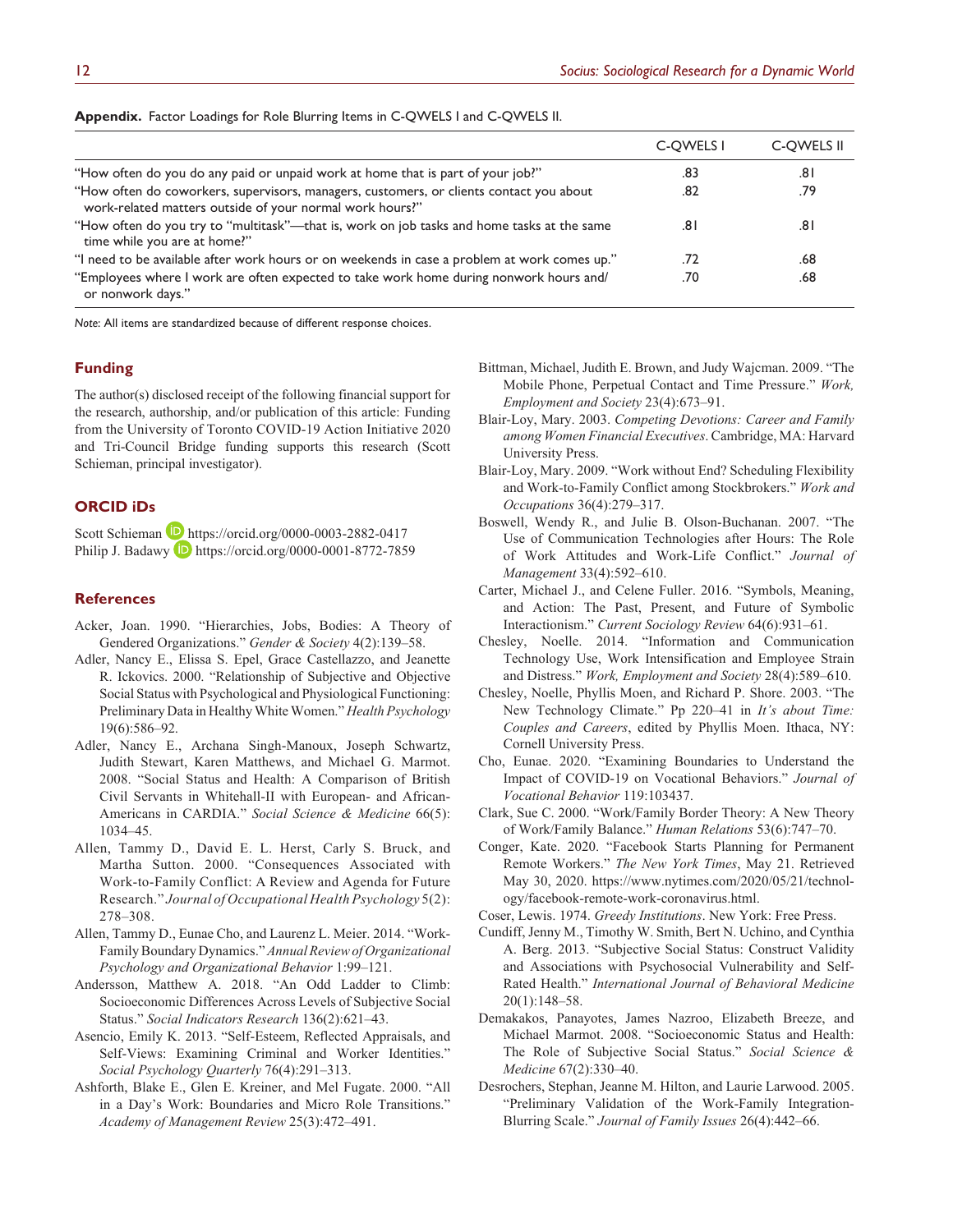- Duxbury, Linda, Ian Towers, Christopher Higgins, and John A. Thomas. 2007. "From 9 to 5 to 24/7: How Technology Has Redefined the Workday." Pp. 305–32 in *Information Resources Management: Global Challenges*, edited by Wai K. Law. Hershey, PA: Idea Group.
- Duxbury, Linda, Sean Lyons, and Christopher Higgins. 2008. "Too Much to Do, and Not Enough Time: An Examination of Role Overload." Pp. 125–40 in *Handbook of Work-Family Integration*, edited by K. Korabik, D. S. Lero, and D. L. Whitehead. London: Academic Press.
- Ghaed, Shiva G., and Linda C. Gallo. 2007. "Subjective Social Status, Objective Socioeconomic Status, and Cardiovascular Risk in Women." *Health Psychology* 26(6):668–74.
- Glavin, Paul, and Scott Schieman. 2012. "Work-Family Role Blurring and Work-Family Conflict: The Moderating Influence of Job Resources and Job Demands." *Work and Occupations* 39(1):71–98.
- Glavin, Paul, Scott Schieman, and Sarah Reid. 2011. "Boundary-Spanning Work Demands and Their Consequences for Guilt and Psychological Distress." *Journal of Health and Social Behavior* 52(1):43–57.
- Golden, Lonnie. 2001. "Flexible Work Schedules: What Are We Trading Off to Get Them?" *Monthly Labor Review* 124(3): 50–67.
- Golden, Lonnie. 2008. "Limited Access: Disparities in Flexible Work Schedules and Work-at-Home." *Journal of Family and Economic Issues* 29(1):86–109.
- Goodman, Elizabeth, Nancy E. Adler, Stephen R. Daniels, John A. Morrison, Gail B. Slap, and Lawrence M. Dolan. 2003. "Impact of Objective and Subjective Social Status on Obesity in a Biracial Cohort of Adolescents." *Obesity Research* 11(8): 1018–26.
- Goodman, Elizabeth, Nancy E. Adler, Ichiro Kawachi, Frazier Lindsay, Bin Huang, and Colditz Graham A.. 2001. "Adolescents' Perceptions of Social Status: Development and Evaluation of a New Indicator." *Pediatrics* 108(2):1–8.
- Hochschild, Arlie R. 1997. *The Time Bind: When Work Becomes Home and Home Becomes Work*. New York: Metropolitan.
- Jaret, Charles, Donald C. Reitzes, and Nadezda Shapkina. 2005. "Reflected Appraisals and Self Esteem." *Sociological Perspectives* 48(3):403–19.
- Keinan, Anat, Silvia Bellezza, and Neeru Paharia. 2019. "The Symbolic Value of Time." *Current Opinion in Psychology* 26:58–61.
- Kelliher, Clare, and Deirdre Anderson. 2010. "Doing More with Less? Flexible Working Practices and the Intensification of Work." *Human Relations* 63(1):83–106.
- Kelly, Erin L., and Phyllis Moen. 2007. "Rethinking the Clockwork of Work: Why Schedule Control May Pay Off at Work and at Home." *Advances in Developing Human Resources* 9(4): 487–506.
- Kelly, Erin L., Phyllis Moen, J. Michael Oakes, Wen Fan, Cassandra Okechukwu, Kelly D. Davis, Leslie B. Hammer, et al. 2014. "Changing Work and Work-Family Conflict: Evidence from the Work, Family, and Health Network." *American Sociological Review* 79(3):485–516.
- Kelly, Erin L., Phyllis Moen, and Eric Tranby. 2011. "Changing Workplaces to Reduce Work Family Conflict: Schedule Control in a White-Collar Organization." *American Sociological Review* 76(2):265–90.
- Kossek, Ellen E., and Susan J. Lambert. 2005. "Future Frontiers: Enduring Challenges and Established Assumptions in the Work-Life Field." Pp. 491–510 in *Work and Life Integration: Organizational, Cultural, and Individual Perspectives*, edited by Ellen E. Kossek and Susan J. Lambert. Hillsdale, NJ: Lawrence Erlbaum.
- MacEachen, Ellen, Jessica Polzer, and Judy Clarke. 2008. "'You Are Free to Set Your Own Hours': Governing Worker Productivity and Health through Flexibility and Resilience." *Social Science & Medicine* 66(5):1019–33.
- Matsuik, Sharon F., and Amy E. Mickel. 2011. "Embracing or Embattled by Converged Mobile Devices? Users' Experiences with a Contemporary Connectivity Technology." *Human Relations* 64(8):1001–30.
- Moen, Phyllis. 2015. "An Institutional/Organizational Turn: Getting to Work-Life Quality and Gender Equality." *Work and Occupations* 42(2):174–82.
- Moen, Phyllis, Erin L. Kelly, Wen Fan, Shi-Rong Lee, David Almeida, Ellen E. Kossek, and Orfeu M. Buxton. 2016. "Does a Flexibility/Support Organizational Initiative Improve High-Tech Employees' Well-Being? Evidence from the Work, Family, and Health Network." *American Sociological Review* 81(1):134–64.
- Moen, Phyllis, and Patricia Roehling. 2005. *The Career Mystique: Cracks in the American Dream*. Lanham, MD: Rowman & Littlefield.
- Munsch, Christin L., Cecilia L. Ridgeway, and Joan C. Williams. 2014. "Pluralistic Ignorance and the Flexibility Bias: Understanding and Mitigating Flextime and Flexplace Bias at Work." *Work and Occupations* 41(1):40–62.
- Olson-Buchanan, Julie B., and Wendy R. Boswell. 2006. "Blurring Boundaries: Correlates of Integration and Segmentation between Work and Nonwork." *Journal of Vocational Behavior* 68(3):432–45.
- Operario, Don, Nancy E. Adler, and David R. Williams. 2004. "Subjective Social Status: Reliability and Predictive Utility for Global Health." *Psychology and Health* 19(2):237–46.
- Ostrove, Joan M., Nancy E. Adler, Miriam Kuppermann, and A. Eugene Washington. 2000. "Objective and Subjective Assessments of Socioeconomic Status and Their Relationship to Self-Rated Health in an Ethnically Diverse Sample of Pregnant Women." *Health Psychology* 19(6):613–18.
- Perlow, Leslie A., and Erin L. Kelly. 2014. "Toward a Model of Work Redesign for Better Work and Better Life." *Work and Occupations* 41(1):111–34.
- Powell, Gary N., Jeffrey H. Greenhaus, Tammy D. Allen, and Russell E. Johnson. 2019. "Introduction to Special Topic Forum: Advancing and Expanding Work-Life Theory From Multiple Perspectives." *Academy of Management Review* 44(1):54–71.
- Rau, Barbara L., and Mary Anne M. Hyland. 2002. "Role Conflict and Flexible Work Arrangements: The Effects on Applicant Attraction." *Personnel Psychology* 55(1):111–36.
- Rudolph, Cort W., Blake Allan, Malissa Clark, Guido Hertel, Andreas Hirschi, Florian Kunze, Kristen Shockley, Mindy Shoss, Sabine Sonnentag, and Hannes Zacher. 2020. "Pandemics: Implications for Research and Practice in Industrial and Organizational Psychology." *Industrial and Organizational Psychology: Perspectives on Science and Practice*. Retrieved July 13, 2020. [https://www.siop.org/](https://www.siop.org/research-Publications/iop-Journal/IOP-Focal-Articles) [research-Publications/iop-Journal/IOP-Focal-Articles.](https://www.siop.org/research-Publications/iop-Journal/IOP-Focal-Articles)